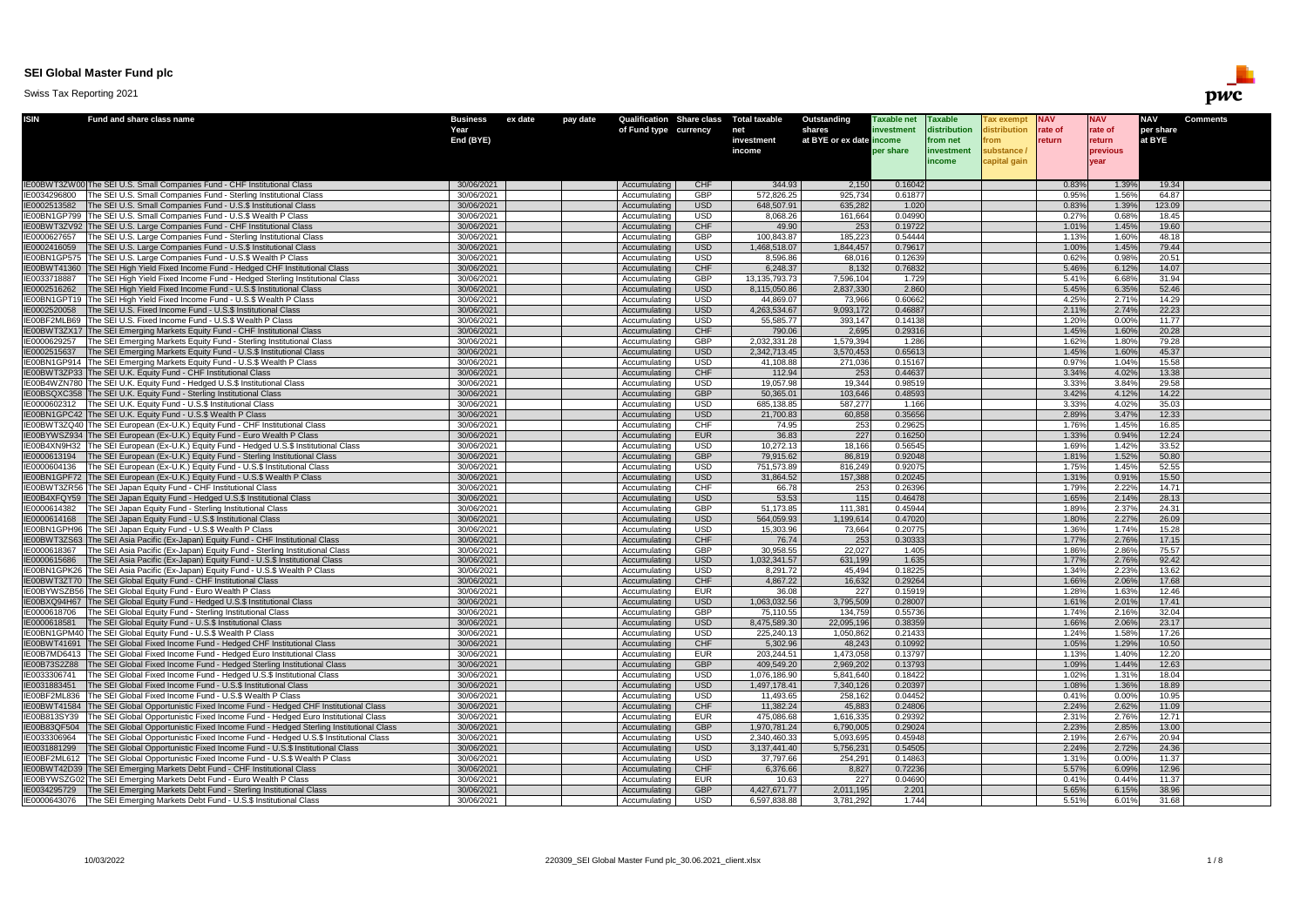| <b>ISIN</b><br><b>Fund and share class name</b>                                                                                                                                                                                        | <b>Business</b>          | ex date                  | pay date                 | Qualification Share class Total taxable |                          |                              | <b>Outstanding</b>       | <b>Taxable net</b> | <b>Taxable</b>     | Tax exempt         | <b>NAV</b>     | <b>NAV</b>     | <b>NAV</b>     | <b>Comments</b> |
|----------------------------------------------------------------------------------------------------------------------------------------------------------------------------------------------------------------------------------------|--------------------------|--------------------------|--------------------------|-----------------------------------------|--------------------------|------------------------------|--------------------------|--------------------|--------------------|--------------------|----------------|----------------|----------------|-----------------|
|                                                                                                                                                                                                                                        | Year                     |                          |                          | of Fund type currency                   |                          | net                          | shares                   | investment         | distribution       | distribution       | <b>rate of</b> | <b>rate of</b> | per share      |                 |
|                                                                                                                                                                                                                                        | End (BYE)                |                          |                          |                                         |                          | investment                   | at BYE or ex date income |                    | from net           | rom.               | return         | return         | at BYE         |                 |
|                                                                                                                                                                                                                                        |                          |                          |                          |                                         |                          | income                       |                          | per share          | investment         | substance          |                | previous       |                |                 |
|                                                                                                                                                                                                                                        |                          |                          |                          |                                         |                          |                              |                          |                    | <b>income</b>      | capital gain       |                | year           |                |                 |
|                                                                                                                                                                                                                                        |                          |                          |                          |                                         |                          |                              |                          |                    |                    |                    |                |                |                |                 |
| IE00BN1GPW48 The SEI Emerging Markets Debt Fund - U.S.\$ Wealth P Class<br>IE00BWT3ZY24 The SEI Pan European Small Cap Fund - CHF Institutional Class                                                                                  | 30/06/2021<br>30/06/2021 |                          |                          | Accumulating<br>Accumulating            | <b>USD</b><br>CHF        | 45,336.13<br>532.56          | 83,918<br>1,717          | 0.54024<br>0.31015 |                    |                    | 4.60%<br>1.85% | 3.46%<br>1.74% | 11.74<br>16.79 |                 |
| IE00BYWSZC63 The SEI Pan European Small Cap Fund - Euro Wealth P Class                                                                                                                                                                 | 30/06/2021               |                          |                          | Accumulating                            | <b>EUR</b>               | 36.69                        | 227                      | 0.16188            |                    |                    | 1.31%          | 1.06%          | 12.40          |                 |
| IE00BWT41V46 The SEI Pan European Small Cap Fund - Hedged U.S.\$ Institutional Class                                                                                                                                                   | 30/06/2021               |                          |                          | Accumulating                            | <b>USD</b>               | 92,914.12                    | 254,801                  | 0.36464            |                    |                    | 1.79%          | 1.69%          | 20.32          |                 |
| IE0034296248<br>The SEI Pan European Small Cap Fund - Sterling Institutional Class                                                                                                                                                     | 30/06/2021               |                          |                          | Accumulating                            | <b>GBP</b>               | 1,112,336.37                 | 776,307                  | 1.432              |                    |                    | 1.89%          | 1.79%          | 75.85          |                 |
| IE0033306295<br>The SEI Pan European Small Cap Fund - U.S.\$ Institutional Class                                                                                                                                                       | 30/06/2021               |                          |                          | Accumulating                            | <b>USD</b>               | 734,348.03                   | 525,979                  | 1.396              |                    |                    | 1.85%          | 1.74%          | 75.58          |                 |
| IE00BN1GPP70 The SEI Pan European Small Cap Fund - U.S.\$ Wealth P Class                                                                                                                                                               | 30/06/2021               |                          |                          | Accumulating                            | <b>USD</b>               | 13,434.16                    | 63,604                   | 0.21120            |                    |                    | 1.24%          | 0.99%          | 16.98          |                 |
| IE0034297543<br>The SEI U.K. Core Fixed Interest Fund - Sterling Institutional Class                                                                                                                                                   | 30/06/2021               |                          |                          | Accumulating                            | <b>GBP</b>               | 14,622.28                    | 48,217                   | 0.30326            |                    |                    | 1.31%          | 1.57%          | 23.10          |                 |
| IE00BWT3ZZ31 The SEI Global Managed Volatility Fund - CHF Institutional Class<br>IE00BYWSZD70 The SEI Global Managed Volatility Fund - Euro Wealth P Class                                                                             | 30/06/2021               |                          |                          | Accumulating                            | <b>CHF</b><br><b>EUR</b> | 7,850.34<br>41.11            | 30,820                   | 0.25470<br>0.18140 |                    |                    | 1.94%<br>1.55% | 2.37%<br>1.90% | 13.12<br>11.67 |                 |
| IE00B7KG2S89 The SEI Global Managed Volatility Fund - Hedged Euro Institutional Class                                                                                                                                                  | 30/06/2021<br>30/06/2021 |                          |                          | Accumulating<br>Accumulating            | <b>EUR</b>               | 777,674.09                   | 227<br>1,703,042         | 0.45663            |                    |                    | 2.00%          | 2.41%          | 22.82          |                 |
| IE00BD07DM40 The SEI Global Managed Volatility Fund - Hedged U.S.\$ Institutional Class                                                                                                                                                | 30/06/2021               |                          |                          | Accumulating                            | USD                      | 392,651.75                   | 1,470,074                | 0.26709            |                    |                    | 1.89%          | 2.32%          | 14.13          |                 |
| The SEI Global Managed Volatility Fund - Sterling Institutional Class<br>IE00B19H3542                                                                                                                                                  | 30/06/2021               |                          |                          | Accumulating                            | <b>GBP</b>               | 11,652,302.63                | 27,634,656               | 0.42165            |                    |                    | 2.03%          | 2.48%          | 20.76          |                 |
| IE00B19H2X52 The SEI Global Managed Volatility Fund - U.S.\$ Institutional Class                                                                                                                                                       | 30/06/2021               |                          |                          | Accumulating                            | <b>USD</b>               | 2,657,741.70                 | 5,359,427                | 0.49590            |                    |                    | 1.94%          | 2.37%          | 25.55          |                 |
| IE00BWT41709 The SEI Global Short Duration Bond Fund - Hedged CHF Institutional Class                                                                                                                                                  | 30/06/2021               |                          |                          | Accumulating                            | CHF                      | 2,483.51                     | 42,356                   | 0.05862            |                    |                    | 0.61%          | 0.87%          | 9.67           |                 |
| IE00BN1GQ219 The SEI Global Short Duration Bond Fund - U.S.\$ Wealth P Class                                                                                                                                                           | 30/06/2021               |                          |                          | Accumulating                            | <b>USD</b>               | 10,182.01                    | 341,667                  | 0.02980            |                    |                    | 0.27%          | 0.56%          | 10.90          |                 |
| IE00BDCMQ171 The SEI Liquid Alternative Fund - Hedged Sterling Institutional Class                                                                                                                                                     | 30/06/2021               |                          |                          | Accumulating                            | <b>GBP</b>               |                              | 11,925,233               | 0.00000            |                    |                    | 0.00%          | 1.00%          | 12.45          |                 |
| IE00BF51KT13   The SEI Liquid Alternative Fund - U.S.\$ Institutional+ H Class                                                                                                                                                         | 30/06/2021               |                          |                          | Accumulating                            | <b>USD</b>               | $\sim$                       | 1,444,225                | 0.00000            |                    |                    | 0.00%          | 0.17%          | 12.25          |                 |
| IE00BF51KW42 The SEI Liquid Alternative Fund - U.S.\$ Wealth P Class<br>The SEI Emerging Markets Debt Fund - U.S.\$ Institutional Distributing Class<br>IE00B01J6B82                                                                   | 30/06/2021<br>30/06/2021 | 01/10/2020               | 14/10/2020               | Accumulating<br><b>Mixed Fund</b>       | <b>USD</b><br><b>USD</b> | 6,866,099.13                 | 1,613,279<br>10,310,514  | 0.00000<br>0.25242 | 0.11926            | 0.00000            | 0.00%<br>3.99% | 0.17%<br>1.52% | 12.56<br>9.32  |                 |
| The SEI Emerging Markets Debt Fund - U.S.\$ Institutional Distributing Class<br>IE00B01J6B82                                                                                                                                           | 30/06/2021               | 04/01/2021               | 15/01/2021               | <b>Mixed Fund</b>                       | <b>USD</b>               | 6,866,099.13                 | 9,507,215                | 0.00000            | 0.12784            | 0.00000            | 1.37%          | 1.52%          | 9.32           |                 |
| The SEI Emerging Markets Debt Fund - U.S.\$ Institutional Distributing Class<br>IE00B01J6B82                                                                                                                                           | 30/06/2021               | 01/04/2021               | 16/04/2021               | <b>Mixed Fund</b>                       | <b>USD</b>               | 6,866,099.13                 | 8,723,555                | 0.00000            | 0.12260            | 0.00000            | 1.32%          | 1.52%          | 9.32           |                 |
| IE00B01J6B82<br>The SEI Emerging Markets Debt Fund - U.S.\$ Institutional Distributing Class                                                                                                                                           | 30/06/2021               | 01/07/2021               | 14/07/2021               | <b>Mixed Fund</b>                       | <b>USD</b>               | 6,866,099.13                 | 8,940,179                | 0.00000            | 0.12246            | 0.00000            | 1.31%          | 1.52%          | 9.32           |                 |
| IE00B01J6D07<br>The SEI Emerging Markets Debt Fund - Sterling Institutional Distributing Class                                                                                                                                         | 30/06/2021               | 01/10/2020               | 14/10/2020               | Distributing                            | <b>GBP</b>               | 630,093.42                   | 754,781                  | 0.00000            | 0.15910            | 0.00000            | 1.40%          | 1.56%          | 11.33          |                 |
| IE00B01J6D07<br>The SEI Emerging Markets Debt Fund - Sterling Institutional Distributing Class                                                                                                                                         | 30/06/202                | 04/01/2021               | 15/01/2021               | <b>Distributing</b>                     | <b>GBP</b>               | 630,093.42                   | 765,080                  | 0.00000            | 0.16107            | 0.00000            | 1.42%          | 1.56%          | 11.33          |                 |
| IE00B01J6D07<br>The SEI Emerging Markets Debt Fund - Sterling Institutional Distributing Class                                                                                                                                         | 30/06/202                | 01/04/2021               | 16/04/202                | Distributing                            | <b>GBP</b>               | 630,093.42                   | 775,595                  | 0.00000            | 0.15328            | 0.00000            | 1.35%          | 1.56%          | 11.33          |                 |
| The SEI Emerging Markets Debt Fund - Sterling Institutional Distributing Class<br>IE00B01J6D07                                                                                                                                         | 30/06/2021               | 01/07/2021               | 14/07/2021               | Distributing                            | <b>GBP</b>               | 630,093.42                   | 786,267                  | 0.00000            | 0.15264            | 0.00000            | 1.35%          | 1.56%          | 11.33          |                 |
| The SEI Pan European Small Cap Fund - U.S.\$ Institutional Distributing Class<br>IE00B01J6J68<br>IE00B01J6J68<br>The SEI Pan European Small Cap Fund - U.S.\$ Institutional Distributing Class                                         | 30/06/2021<br>30/06/2021 | 01/10/2020<br>04/01/2021 | 14/10/2020<br>15/01/2021 | Distributing<br><b>Distributing</b>     | USD<br><b>USD</b>        | 404,119.24<br>404,119.24     | 973,789<br>899,289       | 0.0000C<br>0.00000 | 0.09126<br>0.07945 | 0.00000<br>0.00000 | 0.31%<br>0.27% | 0.38%<br>0.38% | 29.71<br>29.71 |                 |
| IE00B01J6J68<br>The SEI Pan European Small Cap Fund - U.S.\$ Institutional Distributing Class                                                                                                                                          | 30/06/2021               | 01/04/2021               | 16/04/2021               | Distributing                            | <b>USD</b>               | 404,119.24                   | 818,997                  | 0.00000            | 0.07469            | 0.00000            | 0.25%          | 0.38%          | 29.71          |                 |
| IE00B01J6J68<br>The SEI Pan European Small Cap Fund - U.S.\$ Institutional Distributing Class                                                                                                                                          | 30/06/202                | 01/07/2021               | 14/07/2021               | Distributing                            | <b>USD</b>               | 404,119.24                   | 702,739                  | 0.00000            | 0.25986            | 0.04581            | 0.87%          | 0.38%          | 29.71          |                 |
| IE00B01J6W95 The SEI European (Ex-U.K.) Equity Fund - U.S.\$ Institutional Distributing Class                                                                                                                                          | 30/06/2021               | 01/10/2020               | 14/10/2020               | Distributing                            | USD                      | 102,575.53                   | 287,088                  | 0.0000C            | 0.04635            | 0.00000            | 0.20%          | 0.20%          | 23.43          |                 |
| IE00B01J6W95 The SEI European (Ex-U.K.) Equity Fund - U.S.\$ Institutional Distributing Class                                                                                                                                          | 30/06/202                | 04/01/2021               | 15/01/2021               | Distributing                            | <b>USD</b>               | 102,575.53                   | 286,717                  | 0.00000            | 0.03595            | 0.00000            | 0.15%          | 0.20%          | 23.43          |                 |
| IE00B01J6W95 The SEI European (Ex-U.K.) Equity Fund - U.S.\$ Institutional Distributing Class                                                                                                                                          | 30/06/202                | 01/04/2021               | 16/04/2021               | <b>Distributing</b>                     | USD                      | 102,575.53                   | 254,962                  | 0.00000            | 0.05458            | 0.00000            | 0.23%          | 0.20%          | 23.43          |                 |
| IE00B01J6W95 The SEI European (Ex-U.K.) Equity Fund - U.S.\$ Institutional Distributing Class                                                                                                                                          | 30/06/202                | 01/07/2021               | 14/07/2021               | Distributing                            | <b>USD</b>               | 102,575.53                   | 249,736                  | 0.00000            | 0.26044            | 0.01461            | 1.11%          | 0.20%          | 23.43          |                 |
| The SEI U.K. Equity Fund - U.S.\$ Institutional Distributing Class<br>IE00B01J7046<br>The SEI U.K. Equity Fund - U.S.\$ Institutional Distributing Class                                                                               | 30/06/2021<br>30/06/2021 | 01/10/2020<br>04/01/2021 | 14/10/2020               | Distributing<br>Distributing            | <b>USD</b><br><b>USD</b> | 17,869.48<br>17,869.48       | 54,720<br>54,579         | 0.00000<br>0.00000 | 0.08086<br>0.08057 | 0.00000<br>0.00000 | 0.61%<br>0.61% | 1.39%<br>1.39% | 13.31<br>13.31 |                 |
| IE00B01J7046<br>The SEI U.K. Equity Fund - U.S.\$ Institutional Distributing Class<br>IE00B01J7046                                                                                                                                     | 30/06/2021               | 01/04/2021               | 15/01/2021<br>16/04/2021 | Distributing                            | <b>USD</b>               | 17,869.48                    | 37,462                   | 0.00000            | 0.13996            | 0.00000            | 1.05%          | 1.39%          | 13.31          |                 |
| IE00B01J7046<br>The SEI U.K. Equity Fund - U.S.\$ Institutional Distributing Class                                                                                                                                                     | 30/06/202                | 01/07/2021               | 14/07/2021               | Distributing                            | <b>USD</b>               | 17,869.48                    | 40,300                   | 0.00000            | 0.09438            | 0.02463            | 0.71%          | 1.39%          | 13.31          |                 |
| The SEI Global Fixed Income Fund - U.S.\$ Institutional Distributing Class<br>IE00B01J8457                                                                                                                                             | 30/06/2021               | 01/10/2020               | 14/10/2020               | <b>Mixed Fund</b>                       | <b>USD</b>               | 1,864,576.08                 | 10,393,349               | 0.06500            | 0.02778            | 0.00000            | 0.94%          | 0.33%          | 9.87           |                 |
| IE00B01J8457<br>The SEI Global Fixed Income Fund - U.S.\$ Institutional Distributing Class                                                                                                                                             | 30/06/2021               | 04/01/2021               | 15/01/2021               | <b>Mixed Fund</b>                       | <b>USD</b>               | 1,864,576.08                 | 9,692,860                | 0.00000            | 0.02884            | 0.00000            | 0.29%          | 0.33%          | 9.87           |                 |
| IE00B01J8457<br>The SEI Global Fixed Income Fund - U.S.\$ Institutional Distributing Class                                                                                                                                             | 30/06/202                | 01/04/2021               | 16/04/2021               | <b>Mixed Fund</b>                       | <b>USD</b>               | 1,864,576.08                 | 9,428,852                | 0.00000            | 0.02393            | 0.00000            | 0.24%          | 0.33%          | 9.87           |                 |
| IE00B01J8457<br>The SEI Global Fixed Income Fund - U.S.\$ Institutional Distributing Class                                                                                                                                             | 30/06/202                | 01/07/2021               | 14/07/2021               | <b>Mixed Fund</b>                       | <b>USD</b>               | 1,864,576.08                 | 11,851,997               | 0.00000            | 0.02531            | 0.00000            | 0.26%          | 0.33%          | 9.87           |                 |
| The SEI Global Fixed Income Fund - Hedged U.S.\$ Institutional Distributing Class<br>IE00B01J8G77                                                                                                                                      | 30/06/2021               | 01/10/2020               | 14/10/2020               | <b>Mixed Fund</b><br><b>Mixed Fund</b>  | <b>USD</b><br><b>USD</b> | 875,985.35                   | 4,238,817                | 0.08858<br>0.00000 | 0.03117<br>0.03188 | 0.00000            | 1.04%<br>0.28% | 0.31%          | 11.55<br>11.55 |                 |
| The SEI Global Fixed Income Fund - Hedged U.S.\$ Institutional Distributing Class<br>IE00B01J8G77<br>IE00B01J8G77<br>The SEI Global Fixed Income Fund - Hedged U.S.\$ Institutional Distributing Class                                 | 30/06/2021<br>30/06/2021 | 04/01/2021<br>01/04/2021 | 15/01/2021<br>16/04/2021 | <b>Mixed Fund</b>                       | <b>USD</b>               | 875,985.35<br>875,985.35     | 3,932,173<br>3,472,311   | 0.00000            | 0.02617            | 0.00000<br>0.00000 | 0.23%          | 0.31%<br>0.31% | 11.55          |                 |
| The SEI Global Fixed Income Fund - Hedged U.S.\$ Institutional Distributing Class<br>IE00B01J8G77                                                                                                                                      | 30/06/2021               | 01/07/2021               | 14/07/2021               | <b>Mixed Fund</b>                       | <b>USD</b>               | 875,985.35                   | 4,531,328                | 0.00000            | 0.02786            | 0.00000            | 0.24%          | 0.31%          | 11.55          |                 |
| IE00B01J8H84<br>The SEI Global Opportunistic Fixed Income Fund - U.S.\$ Institutional Distributing Class                                                                                                                               | 30/06/2021               | 01/10/2020               | 14/10/2020               | Distributing                            | <b>USD</b>               | 2,856,787.66                 | 11,456,049               | 0.00000            | 0.06425            | 0.00000            | 0.57%          | 0.69%          | 11.20          |                 |
| The SEI Global Opportunistic Fixed Income Fund - U.S.\$ Institutional Distributing Class<br>IE00B01J8H84                                                                                                                               | 30/06/2021               | 04/01/2021               | 15/01/2021               | Distributing                            | <b>USD</b>               | 2,856,787.66                 | 10,693,497               | 0.00000            | 0.06707            | 0.00000            | 0.60%          | 0.69%          | 11.20          |                 |
| IE00B01J8H84<br>The SEI Global Opportunistic Fixed Income Fund - U.S.\$ Institutional Distributing Class                                                                                                                               | 30/06/2021               | 01/04/2021               | 16/04/2021               | <b>Distributing</b>                     | <b>USD</b>               | 2,856,787.66                 | 10,908,982               | 0.00000            | 0.05786            | 0.00000            | 0.52%          | 0.69%          | 11.20          |                 |
| The SEI Global Opportunistic Fixed Income Fund - U.S.\$ Institutional Distributing Class<br>IE00B01J8H84                                                                                                                               | 30/06/202                | 01/07/2021               | 14/07/2021               | <b>Distributing</b>                     | <b>USD</b>               | 2,856,787.66                 | 10,816,461               | 0.00000            | 0.05856            | 0.00000            | 0.52%          | 0.69%          | 11.20          |                 |
| The SEI Global Opportunistic Fixed Income Fund - Hedged Sterling Institutional Distributing Class<br>IE00B01J8R82                                                                                                                      | 30/06/202                | 01/10/2020               | 14/10/2020               | Distributing                            | <b>GBP</b>               | 7,269,507.19                 | 19,914,055               | 0.00000            | 0.06661            | 0.00000            | 0.59%          | 0.72%          | 11.21          |                 |
| IE00B01J8R82<br>The SEI Global Opportunistic Fixed Income Fund - Hedged Sterling Institutional Distributing Class                                                                                                                      | 30/06/2021               | 04/01/2021               | 15/01/2021               | Distributing                            | <b>GBP</b>               | 7,269,507.19                 | 20,697,776               | 0.00000            | 0.06655            | 0.00000            | 0.59%          | 0.72%          | 11.21          |                 |
| The SEI Global Opportunistic Fixed Income Fund - Hedged Sterling Institutional Distributing Class<br>IE00B01J8R82<br>The SEI Global Opportunistic Fixed Income Fund - Hedged Sterling Institutional Distributing Class<br>IE00B01J8R82 | 30/06/2021<br>30/06/2021 | 01/04/2021<br>01/07/2021 | 16/04/2021<br>14/07/2021 | Distributing<br>Distributing            | <b>GBP</b><br><b>GBP</b> | 7,269,507.19<br>7,269,507.19 | 21,902,114<br>23,557,782 | 0.00000<br>0.00000 | 0.05911<br>0.06040 | 0.00000<br>0.00000 | 0.53%<br>0.54% | 0.72%<br>0.72% | 11.21<br>11.21 |                 |
| The SEI Global Opportunistic Fixed Income Fund - Hedged U.S.\$ Institutional Distributing Class<br>IE00B01J8S99                                                                                                                        | 30/06/2021               | 01/10/2020               | 14/10/2020               | Distributing                            | <b>USD</b>               | 1,520,604.48                 | 5,869,352                | 0.00000            | 0.06774            | 0.00000            | 0.57%          | 0.68%          | 11.91          |                 |
| IE00B01J8S99<br>The SEI Global Opportunistic Fixed Income Fund - Hedged U.S.\$ Institutional Distributing Class                                                                                                                        | 30/06/202                | 04/01/2021               | 15/01/2021               | Distributing                            | <b>USD</b>               | 1,520,604.48                 | 5,414,750                | 0.00000            | 0.07006            | 0.00000            | 0.59%          | 0.68%          | 11.91          |                 |
| IE00B01J8S99<br>The SEI Global Opportunistic Fixed Income Fund - Hedged U.S.\$ Institutional Distributing Class                                                                                                                        | 30/06/202                | 01/04/2021               | 16/04/2021               | Distributing                            | <b>USD</b>               | 1,520,604.48                 | 4,840,689                | 0.0000             | 0.05975            | 0.00000            | 0.50%          | 0.68%          | 11.91          |                 |
| The SEI Global Opportunistic Fixed Income Fund - Hedged U.S.\$ Institutional Distributing Class<br>IE00B01J8S99                                                                                                                        | 30/06/202                | 01/07/2021               | 14/07/2021               | <b>Distributing</b>                     | <b>USD</b>               | 1,520,604.48                 | 5,068,901                | 0.00000            | 0.06056            | 0.00000            | 0.51%          | 0.68%          | 11.91          |                 |
| IE00B01J8X43 The SEI U.K. Core Fixed Interest Fund - Sterling Institutional Distributing Class                                                                                                                                         | 30/06/2021               | 01/10/2020               | 14/10/2020               | Mixed Fund                              | <b>GBP</b>               | 5,422,273.60                 | 19,405,066               | 0.07270            | 0.04817            | 0.00000            | 0.87%          | 0.40%          | 13.85          |                 |

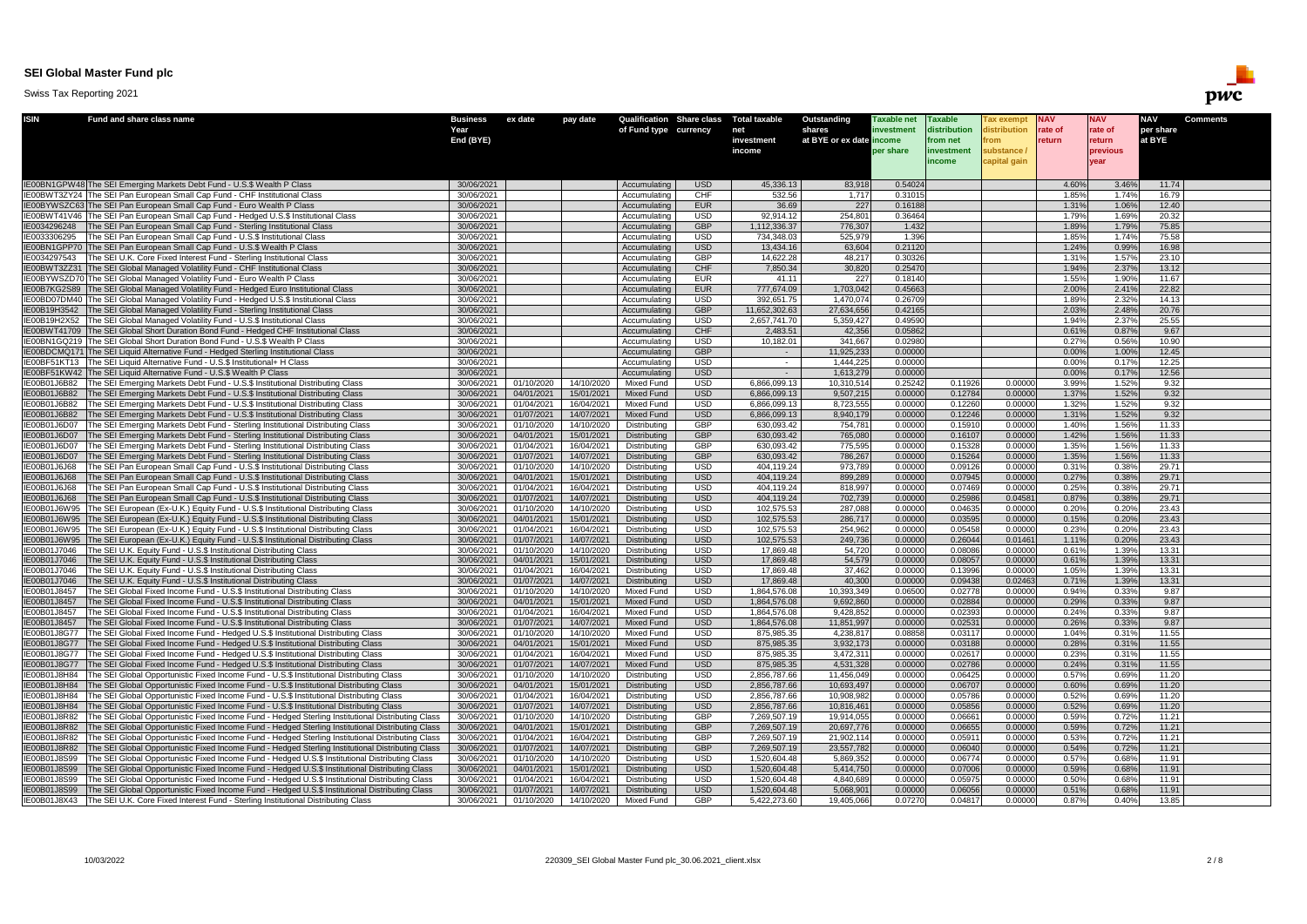| <b>ISIN</b>                  | <b>Fund and share class name</b>                                                                                                                                                 | <b>Business</b>         | ex date                  | pay date                 | <b>Qualification Share class</b>       |                          | <b>Total taxable</b>         | Outstanding              | <b>Taxable net</b> | <b>Taxable</b>     | Tax exempt         | <b>NAV</b>     | <b>NAV</b>     | <b>NAV</b>     | <b>Comments</b> |
|------------------------------|----------------------------------------------------------------------------------------------------------------------------------------------------------------------------------|-------------------------|--------------------------|--------------------------|----------------------------------------|--------------------------|------------------------------|--------------------------|--------------------|--------------------|--------------------|----------------|----------------|----------------|-----------------|
|                              |                                                                                                                                                                                  | Year                    |                          |                          | of Fund type currency                  |                          | net                          | shares                   | investment         | distribution       | distribution       | <b>rate of</b> | rate of        | per share      |                 |
|                              |                                                                                                                                                                                  | End (BYE)               |                          |                          |                                        |                          | investment                   | at BYE or ex date income |                    | from net           | rom                | return         | return         | at BYE         |                 |
|                              |                                                                                                                                                                                  |                         |                          |                          |                                        |                          | income                       |                          | per share          | investment         | substance          |                | previous       |                |                 |
|                              |                                                                                                                                                                                  |                         |                          |                          |                                        |                          |                              |                          |                    | <b>income</b>      | capital gain       |                | vear           |                |                 |
|                              |                                                                                                                                                                                  |                         |                          |                          |                                        |                          |                              |                          |                    |                    |                    |                |                |                |                 |
| IE00B01J8X43<br>IE00B01J8X43 | The SEI U.K. Core Fixed Interest Fund - Sterling Institutional Distributing Class<br>The SEI U.K. Core Fixed Interest Fund - Sterling Institutional Distributing Class           | 30/06/202<br>30/06/2021 | 04/01/2021<br>01/04/2021 | 15/01/2021<br>16/04/2021 | <b>Mixed Fund</b><br><b>Mixed Fund</b> | <b>GBP</b><br><b>GBP</b> | 5,422,273.60<br>5,422,273.60 | 20,194,125<br>21,862,556 | 0.00000<br>0.0000  | 0.04641<br>0.04168 | 0.00000<br>0.00000 | 0.34%<br>0.30% | 0.40%<br>0.40% | 13.85<br>13.85 |                 |
| IE00B01J8X43                 | The SEI U.K. Core Fixed Interest Fund - Sterling Institutional Distributing Class                                                                                                | 30/06/2021              | 01/07/2021               | 14/07/2021               | <b>Mixed Fund</b>                      | <b>GBP</b>               | 5,422,273.60                 | 22,864,631               | 0.00000            | 0.04270            | 0.00000            | 0.31%          | 0.40%          | 13.85          |                 |
| IE00B062Y521                 | The SEI U.S. Fixed Income Fund - U.S.\$ Institutional Distributing Class                                                                                                         | 30/06/2021              | 01/10/2020               | 14/10/2020               | Distributing                           | <b>USD</b>               | 2,595,592.88                 | 9,695,863                | 0.00000            | 0.07299            | 0.00000            | 0.60%          | 0.72%          | 12.25          |                 |
| IE00B062Y521                 | The SEI U.S. Fixed Income Fund - U.S.\$ Institutional Distributing Class                                                                                                         | 30/06/202               | 04/01/2021               | 15/01/2021               | Distributing                           | <b>USD</b>               | 2,595,592.88                 | 9,118,151                | 0.00000            | 0.06576            | 0.00000            | 0.54%          | 0.72%          | 12.25          |                 |
| IE00B062Y52                  | The SEI U.S. Fixed Income Fund - U.S.\$ Institutional Distributing Class                                                                                                         | 30/06/2021              | 01/04/2021               | 16/04/2021               | Distributing                           | <b>USD</b>               | 2,595,592.88                 | 8,573,526                | 0.00000            | 0.05954            | 0.00000            | 0.49%          | 0.72%          | 12.25          |                 |
| IE00B062Y52                  | The SEI U.S. Fixed Income Fund - U.S.\$ Institutional Distributing Class                                                                                                         | 30/06/202               | 01/07/2021               | 14/07/2021               | Distributing                           | <b>USD</b>               | 2,595,592.88                 | 9,650,991                | 0.00000            | 0.05733            | 0.00000            | 0.47%          | 0.72%          | 12.25          |                 |
| IE00B062Y638                 | The SEI U.S. Large Companies Fund - U.S.\$ Institutional Distributing Class                                                                                                      | 30/06/202               | 01/10/2020               | 14/10/2020               | Distributing                           | <b>USD</b>               | 89,840.40                    | 283,644                  | 0.00000            | 0.07512            | 0.00000            | 0.23%          | 0.36%          | 33.06          |                 |
| IE00B062Y638                 | The SEI U.S. Large Companies Fund - U.S.\$ Institutional Distributing Class                                                                                                      | 30/06/202               | 04/01/2021               | 15/01/2021               | Distributing                           | <b>USD</b>               | 89,840.40                    | 279,553                  | 0.00000            | 0.08932            | 0.00000            | 0.27%          | 0.36%          | 33.06          |                 |
| IE00B062Y638                 | The SEI U.S. Large Companies Fund - U.S.\$ Institutional Distributing Class                                                                                                      | 30/06/202               | 01/04/2021               | 16/04/2021               | Distributing                           | <b>USD</b>               | 89,840.40                    | 277,213                  | 0.00000            | 0.08539            | 0.00000            | 0.26%          | 0.36%          | 33.06          |                 |
| IE00B062Y638                 | The SEI U.S. Large Companies Fund - U.S.\$ Institutional Distributing Class                                                                                                      | 30/06/2021              | 01/07/2021               | 14/07/2021               | Distributing                           | <b>USD</b>               | 89,840.40                    | 270,230                  | 0.00000            | 0.07359            | 0.00922            | 0.22%          | 0.36%          | 33.06          |                 |
| IE00B062Y745                 | The SEI U.S. Small Companies Fund - U.S.\$ Institutional Distributing Class                                                                                                      | 30/06/2021              | 01/10/2020               | 14/10/2020               | Distributing                           | <b>USD</b>               | 356,901.26                   | 1,782,482                | 0.00000            | 0.05329            | 0.00000            | 0.16%          | 0.36%          | 34.32          |                 |
| IE00B062Y745                 | The SEI U.S. Small Companies Fund - U.S.\$ Institutional Distributing Class                                                                                                      | 30/06/202               | 04/01/2021               | 15/01/2021               | Distributing                           | <b>USD</b>               | 356,901.26                   | 1,636,989                | 0.00000            | 0.09170            | 0.00000            | 0.27%          | 0.36%          | 34.32          |                 |
| IE00B062Y745                 | The SEI U.S. Small Companies Fund - U.S.\$ Institutional Distributing Class                                                                                                      | 30/06/202               | 01/04/2021               | 16/04/202                | Distributing                           | <b>USD</b><br><b>USD</b> | 356,901.26                   | 1,480,391                | 0.0000             | 0.06436            | 0.00000            | 0.19%          | 0.36%          | 34.32          |                 |
| IE00B062Y745<br>IE00B062Y85  | The SEI U.S. Small Companies Fund - U.S.\$ Institutional Distributing Class<br>The SEI Emerging Markets Equity Fund - U.S.\$ Institutional Distributing Class                    | 30/06/202<br>30/06/202  | 01/07/2021<br>01/10/2020 | 14/07/2021<br>14/10/2020 | Distributing<br>Distributing           | <b>USD</b>               | 356,901.26<br>893,452.98     | 1,249,776<br>3,118,147   | 0.00000<br>0.00000 | 0.01320<br>0.11302 | 0.06312<br>0.00000 | 0.04%<br>0.45% | 0.36%<br>0.66% | 34.32<br>25.33 |                 |
| IE00B062Y85                  | The SEI Emerging Markets Equity Fund - U.S.\$ Institutional Distributing Class                                                                                                   | 30/06/202               | 04/01/2021               | 15/01/2021               | Distributing                           | <b>USD</b>               | 893,452.98                   | 2,859,723                | 0.00000            | 0.05579            | 0.00000            | 0.22%          | 0.66%          | 25.33          |                 |
| IE00B062Y85                  | The SEI Emerging Markets Equity Fund - U.S.\$ Institutional Distributing Class                                                                                                   | 30/06/202               | 01/04/2021               | 16/04/202                | Distributing                           | <b>USD</b>               | 893,452.98                   | 2,596,078                | 0.00000            | 0.03691            | 0.00000            | 0.15%          | 0.66%          | 25.33          |                 |
| IE00B062Y85                  | The SEI Emerging Markets Equity Fund - U.S.\$ Institutional Distributing Class                                                                                                   | 30/06/202               | 01/07/2021               | 14/07/2021               | Distributing                           | <b>USD</b>               | 893,452.98                   | 2,430,385                | 0.00000            | 0.11751            | 0.06323            | 0.46%          | 0.66%          | 25.33          |                 |
| IE00B062Y968                 | The SEI Japan Equity Fund - U.S.\$ Institutional Distributing Class                                                                                                              | 30/06/202               | 01/10/2020               | 14/10/2020               | Distributing                           | <b>USD</b>               | 42,414.53                    | 143,187                  | 0.00000            | 0.09628            | 0.00000            | 0.62%          | 0.99%          | 15.65          |                 |
| IE00B062Y968                 | The SEI Japan Equity Fund - U.S.\$ Institutional Distributing Class                                                                                                              | 30/06/2021              | 04/01/2021               | 15/01/2021               | Distributing                           | <b>USD</b>               | 42,414.53                    | 141,529                  | 0.00000            | 0.02520            | 0.0000C            | 0.16%          | 0.99%          | 15.65          |                 |
| IE00B062Y968                 | The SEI Japan Equity Fund - U.S.\$ Institutional Distributing Class                                                                                                              | 30/06/202               | 01/04/2021               | 16/04/2021               | Distributing                           | USD                      | 42,414.53                    | 143,104                  | 0.00000            | 0.14142            | 0.00000            | 0.90%          | 0.99%          | 15.65          |                 |
| IE00B062Y968                 | The SEI Japan Equity Fund - U.S.\$ Institutional Distributing Class                                                                                                              | 30/06/202               | 01/07/2021               | 14/07/2021               | Distributing                           | <b>USD</b>               | 42,414.53                    | 149,284                  | 0.00000            | 0.02920            | 0.00000            | 0.19%          | 0.99%          | 15.65          |                 |
| IE00B062YB85                 | The SEI Asia Pacific (Ex-Japan) Equity Fund - U.S.\$ Institutional Distributing Class                                                                                            | 30/06/202               | 01/10/2020               | 14/10/2020               | Distributing                           | <b>USD</b>               | 48,005.30                    | 157,822                  | 0.0000             | 0.09576            | 0.00000            | 0.50%          | 1.10%          | 19.29          |                 |
| IE00B062YB85                 | The SEI Asia Pacific (Ex-Japan) Equity Fund - U.S.\$ Institutional Distributing Class                                                                                            | 30/06/202               | 04/01/2021               | 15/01/2021               | Distributing                           | <b>USD</b>               | 48,005.30                    | 155,979                  | 0.00000            | 0.03050            | 0.00000            | 0.16%          | 1.10%          | 19.29          |                 |
| IE00B062YB85                 | The SEI Asia Pacific (Ex-Japan) Equity Fund - U.S.\$ Institutional Distributing Class                                                                                            | 30/06/202               | 01/04/2021               | 16/04/2021               | Distributing                           | <b>USD</b>               | 48,005.30                    | 141,695                  | 0.00000            | 0.04730            | 0.00000            | 0.25%          | 1.10%          | 19.29          |                 |
| IE00B062YB85                 | The SEI Asia Pacific (Ex-Japan) Equity Fund - U.S.\$ Institutional Distributing Class                                                                                            | 30/06/202               | 01/07/2021               | 14/07/2021               | Distributing                           | <b>USD</b>               | 48,005.30                    | 140,139                  | 0.00000            | 0.15292            | 0.01611            | 0.79%          | 1.10%          | 19.29          |                 |
| IE00B062YC92                 | The SEI Global Equity Fund - U.S.\$ Institutional Distributing Class                                                                                                             | 30/06/202               | 01/10/2020               | 14/10/2020               | Distributing                           | <b>USD</b>               | 5,906,715.49                 | 20,428,298               | 0.0000             | 0.06184            | 0.00000            | 0.33%          | 0.57%          | 18.76          |                 |
|                              | IE00B062YC92   The SEI Global Equity Fund - U.S.\$ Institutional Distributing Class                                                                                              | 30/06/2021              | 04/01/2021               | 15/01/2021               | <b>Distributing</b>                    | <b>USD</b>               | 5,906,715.49                 | 18,758,149               | 0.00000            | 0.04894            | 0.00000            | 0.26%          | 0.57%          | 18.76          |                 |
|                              | IE00B062YC92 The SEI Global Equity Fund - U.S.\$ Institutional Distributing Class                                                                                                | 30/06/2021              | 01/04/2021               | 16/04/2021<br>14/07/2021 | Distributing                           | <b>USD</b><br><b>USD</b> | 5,906,715.49                 | 16,466,043<br>15,434,775 | 0.00000<br>0.00000 | 0.08907<br>0.10653 | 0.00000<br>0.00000 | 0.47%<br>0.57% | 0.57%<br>0.57% | 18.76<br>18.76 |                 |
|                              | IE00B062YC92 The SEI Global Equity Fund - U.S.\$ Institutional Distributing Class<br>IE00B062YD00 The SEI High Yield Fixed Income Fund - U.S.\$ Institutional Distributing Class | 30/06/202<br>30/06/2021 | 01/07/2021<br>01/10/2020 | 14/10/2020               | Distributing<br>Distributing           | <b>USD</b>               | 5,906,715.49<br>7,283,775.12 | 18,818,958               | 0.00000            | 0.12894            | 0.00000            | 1.46%          | 1.74%          | 8.86           |                 |
| IE00B062YD00                 | The SEI High Yield Fixed Income Fund - U.S.\$ Institutional Distributing Class                                                                                                   | 30/06/2021              | 04/01/2021               | 15/01/2021               | Distributing                           | <b>USD</b>               | 7,283,775.12                 | 17,709,138               | 0.00000            | 0.11836            | 0.00000            | 1.34%          | 1.74%          | 8.86           |                 |
| IE00B062YD00                 | The SEI High Yield Fixed Income Fund - U.S.\$ Institutional Distributing Class                                                                                                   | 30/06/2021              | 01/04/2021               | 16/04/2021               | Distributing                           | <b>USD</b>               | 7,283,775.12                 | 14,954,723               | 0.00000            | 0.12149            | 0.00000            | 1.37%          | 1.74%          | 8.86           |                 |
|                              | IE00B062YD00 The SEI High Yield Fixed Income Fund - U.S.\$ Institutional Distributing Class                                                                                      | 30/06/202               | 01/07/2021               | 14/07/2021               | Distributing                           | <b>USD</b>               | 7,283,775.12                 | 14,749,263               | 0.00000            | 0.06400            | 0.05813            | 0.72%          | 1.74%          | 8.86           |                 |
|                              | IE00B0MQV138 The SEI European (Ex-U.K.) Equity Fund - Sterling Institutional Distributing Class                                                                                  | 30/06/202               | 01/10/2020               | 14/10/2020               | Distributing                           | <b>GBP</b>               | 2,043,381.37                 | 4,428,762                | 0.00000            | 0.05670            | 0.00000            | 0.23%          | 0.21%          | 25.12          |                 |
|                              | IE00B0MQV138 The SEI European (Ex-U.K.) Equity Fund - Sterling Institutional Distributing Class                                                                                  | 30/06/2021              | 04/01/2021               | 15/01/2021               | Distributing                           | <b>GBP</b>               | 2,043,381.37                 | 4,360,152                | 0.00000            | 0.04267            | 0.00000            | 0.17%          | 0.21%          | 25.12          |                 |
|                              | IE00B0MQV138 The SEI European (Ex-U.K.) Equity Fund - Sterling Institutional Distributing Class                                                                                  | 30/06/2021              | 01/04/2021               | 16/04/2021               | Distributing                           | <b>GBP</b>               | 2,043,381.37                 | 4,401,364                | 0.00000            | 0.06229            | 0.00000            | 0.25%          | 0.21%          | 25.12          |                 |
|                              | IE00B0MQV138 The SEI European (Ex-U.K.) Equity Fund - Sterling Institutional Distributing Class                                                                                  | 30/06/2021              | 01/07/2021               | 14/07/2021               | Distributing                           | <b>GBP</b>               | 2,043,381.37                 | 4,296,043                | 0.00000            | 0.29965            | 0.00000            | 1.19%          | 0.21%          | 25.12          |                 |
|                              | IE00B0MQV468 The SEI Emerging Markets Equity Fund - Sterling Institutional Distributing Class                                                                                    | 30/06/202               | 01/10/2020               | 14/10/2020               | Distributing                           | <b>GBP</b>               | 3,738,194.03                 | 13,745,705               | 0.00000            | 0.08761            | 0.00000            | 0.52%          | 0.72%          | 16.91          |                 |
|                              | IE00B0MQV468 The SEI Emerging Markets Equity Fund - Sterling Institutional Distributing Class                                                                                    | 30/06/2021              | 04/01/2021               | 15/01/2021               | Distributing                           | <b>GBP</b>               | 3,738,194.03                 | 13,129,355               | 0.00000            | 0.04487            | 0.00000            | 0.27%          | 0.72%          | 16.91          |                 |
|                              | IE00B0MQV468 The SEI Emerging Markets Equity Fund - Sterling Institutional Distributing Class                                                                                    | 30/06/2021              | 01/04/2021               | 16/04/2021               | Distributing                           | <b>GBP</b>               | 3,738,194.03                 | 13,036,317               | 0.0000             | 0.03285            | 0.00000            | 0.19%          | 0.72%          | 16.91          |                 |
|                              | IE00B0MQV468 The SEI Emerging Markets Equity Fund - Sterling Institutional Distributing Class                                                                                    | 30/06/202               | 01/07/2021               | 14/07/2021               | <b>Distributing</b>                    | <b>GBP</b>               | 3,738,194.03                 | 13,567,176               | 0.00000            | 0.11176            | 0.01720            | 0.66%          | 0.72%          | 16.91          |                 |
|                              | IE00B0MQV682 The SEI Japan Equity Fund - Sterling Institutional Distributing Class<br>IE00B0MQV682 The SEI Japan Equity Fund - Sterling Institutional Distributing Class         | 30/06/202               | 01/10/2020               | 14/10/2020<br>15/01/2021 | Distributing                           | <b>GBP</b><br><b>GBP</b> | 1,880,187.51                 | 4,100,280                | 0.00000<br>0.00000 | 0.13522<br>0.03691 | 0.00000<br>0.00000 | 0.68%<br>0.19% | 1.02%<br>1.02% | 19.88<br>19.88 |                 |
|                              | IE00B0MQV682 The SEI Japan Equity Fund - Sterling Institutional Distributing Class                                                                                               | 30/06/202<br>30/06/202  | 04/01/2021<br>01/04/2021 | 16/04/2021               | Distributing<br>Distributing           | <b>GBP</b>               | 1,880,187.51<br>1,880,187.51 | 4,005,537<br>4,064,508   | 0.0000             | 0.18430            | 0.00000            | 0.93%          | 1.02%          | 19.88          |                 |
|                              | IE00B0MQV682 The SEI Japan Equity Fund - Sterling Institutional Distributing Class                                                                                               | 30/06/202               | 01/07/2021               | 14/07/2021               | Distributing                           | <b>GBP</b>               | 1,880,187.51                 | 4,361,428                | 0.00000            | 0.04246            | 0.00000            | 0.21%          | 1.02%          | 19.88          |                 |
|                              | IE00B0MQV799 The SEI U.S. Large Companies Fund - Sterling Institutional Distributing Class                                                                                       | 30/06/202               | 01/10/2020               | 14/10/2020               | Distributing                           | <b>GBP</b>               | 2,682,151.25                 | 4,515,037                | 0.00000            | 0.10957            | 0.00000            | 0.27%          | 0.40%          | 40.09          |                 |
|                              | IE00B0MQV799 The SEI U.S. Large Companies Fund - Sterling Institutional Distributing Class                                                                                       | 30/06/202               | 04/01/2021               | 15/01/2021               | Distributing                           | <b>GBP</b>               | 2,682,151.25                 | 4,471,962                | 0.00000            | 0.12189            | 0.00000            | 0.30%          | 0.40%          | 40.09          |                 |
|                              | IE00B0MQV799 The SEI U.S. Large Companies Fund - Sterling Institutional Distributing Class                                                                                       | 30/06/202               | 01/04/2021               | 16/04/2021               | Distributing                           | <b>GBP</b>               | 2,682,151.25                 | 4,562,215                | 0.0000             | 0.11689            | 0.00000            | 0.29%          | 0.40%          | 40.09          |                 |
|                              | IE00B0MQV799 The SEI U.S. Large Companies Fund - Sterling Institutional Distributing Class                                                                                       | 30/06/2021              | 01/07/2021               | 14/07/2021               | Distributing                           | <b>GBP</b>               | 2,682,151.25                 | 4,546,633                | 0.00000            | 0.11526            | 0.00000            | 0.29%          | 0.40%          | 40.09          |                 |
|                              | IE00B3RLNJ60 The SEI Global Short Duration Bond Fund - Hedged Sterling Institutional Distributing Class                                                                          | 30/06/202               | 01/10/2020               | 14/10/2020               | <b>Mixed Fund</b>                      | <b>GBP</b>               | 1,582,147.38                 | 15,839,820               | 0.02960            | 0.01954            | 0.00000            | 0.49%          | 0.29%          | 10.03          |                 |
|                              | IE00B3RLNJ60 The SEI Global Short Duration Bond Fund - Hedged Sterling Institutional Distributing Class                                                                          | 30/06/202               | 04/01/2021               | 15/01/2021               | <b>Mixed Fund</b>                      | <b>GBP</b>               | 1,582,147.38                 | 15,377,740               | 0.00000            | 0.01778            | 0.00000            | 0.18%          | 0.29%          | 10.03          |                 |
| IE00B3RLNJ60                 | The SEI Global Short Duration Bond Fund - Hedged Sterling Institutional Distributing Class                                                                                       | 30/06/202               | 01/04/2021               | 16/04/2021               | <b>Mixed Fund</b>                      | <b>GBP</b>               | 1,582,147.38                 | 15,463,467               | 0.0000             | 0.01593            | 0.00000            | 0.16%          | 0.29%          | 10.03          |                 |
|                              | IE00B3RLNJ60 The SEI Global Short Duration Bond Fund - Hedged Sterling Institutional Distributing Class                                                                          | 30/06/2021              | 01/07/2021               | 14/07/2021               | <b>Mixed Fund</b>                      | <b>GBP</b>               | 1,582,147.38                 | 16,532,621               | 0.00000            | 0.01590            | 0.0000C            | 0.16%          | 0.29%          | 10.03          |                 |
| IE00B4K56C68                 | The SEI U.S. Small Companies Fund - Sterling Institutional Distributing Class                                                                                                    | 30/06/202               | 01/10/2020               | 14/10/2020               | Distributing                           | <b>GBP</b>               | 1,293,987.83                 | 3,707,005                | 0.0000             | 0.06725            | 0.00000            | 0.19%          | 0.40%          | 34.71          |                 |
|                              | IE00B4K56C68   The SEI U.S. Small Companies Fund - Sterling Institutional Distributing Class                                                                                     | 30/06/2021              | 04/01/2021               | 15/01/2021               | Distributing                           | <b>GBP</b>               | 1,293,987.83                 | 3,528,819                | 0.00000            | 0.10385            | 0.00000            | 0.30%          | 0.40%          | 34.71          |                 |
| IE00B4K56C68                 | The SEI U.S. Small Companies Fund - Sterling Institutional Distributing Class                                                                                                    | 30/06/202               | 01/04/2021               | 16/04/2021               | Distributing                           | <b>GBP</b>               | 1,293,987.83                 | 3,357,305                | 0.0000             | 0.07668            | 0.00000            | 0.22%          | 0.40%          | 34.71          |                 |
|                              | IE00B4K56C68   The SEI U.S. Small Companies Fund - Sterling Institutional Distributing Class                                                                                     | 30/06/2021              | 01/07/2021               | 14/07/2021               | Distributing                           | <b>GBP</b><br><b>GBP</b> | 1,293,987.83                 | 3,330,910                | 0.00000<br>0.0000  | 0.09023<br>0.10728 | 0.00000<br>0.00000 | 0.26%<br>0.34% | 0.40%<br>0.39% | 34.71<br>31.74 |                 |
|                              | IE00B4LMVW18 The SEI Pan European Small Cap Fund - Sterling Institutional Distributing Class                                                                                     | 30/06/2021              | 01/10/2020               | 14/10/2020               | Distributing                           |                          | 1,635,934.44                 | 2,741,215                |                    |                    |                    |                |                |                |                 |

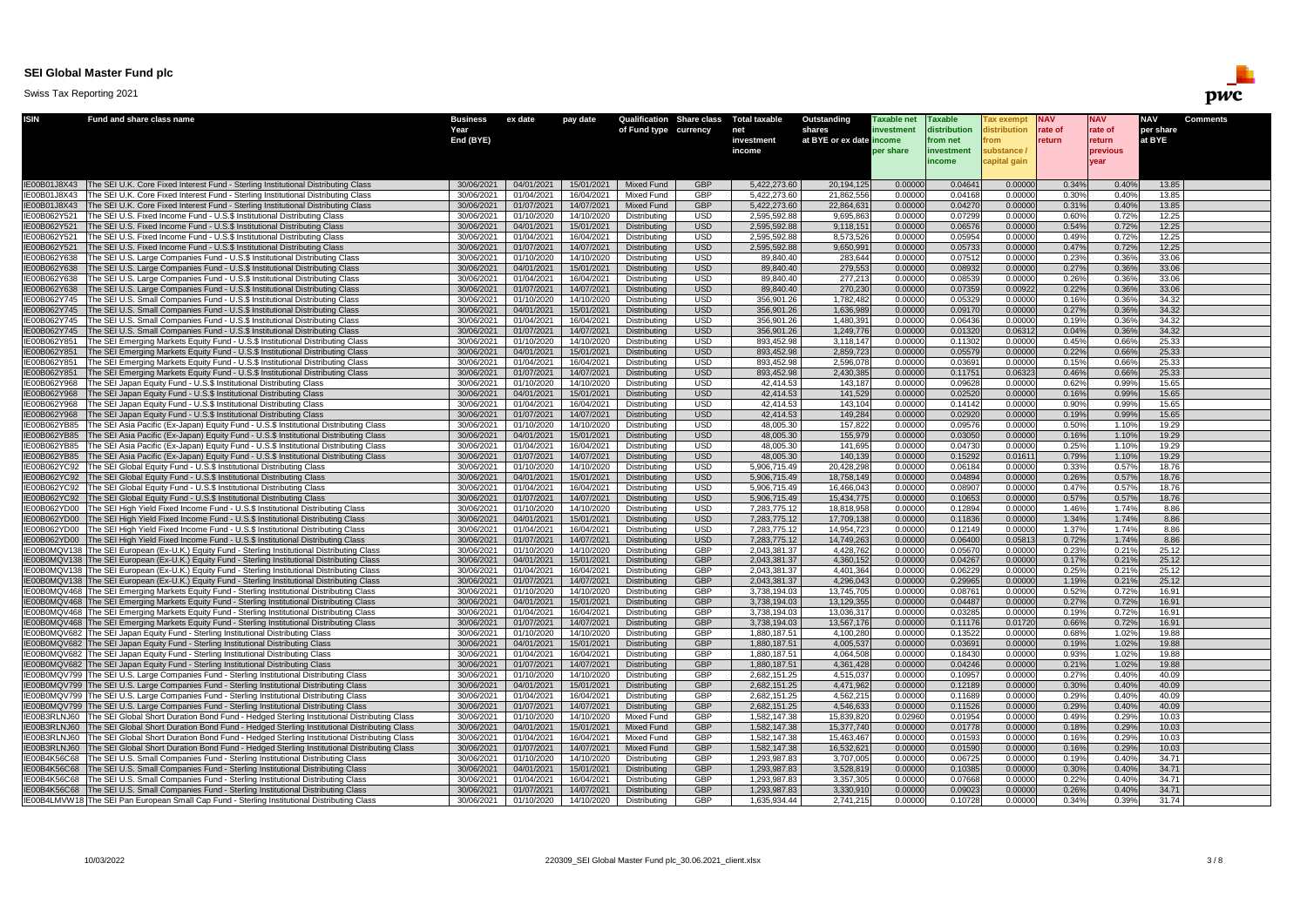| <b>ISIN</b>                  | <b>Fund and share class name</b>                                                                                                                                                                             | <b>Business</b>          | ex date                  | pay date                 |                                        | Qualification Share class Total taxable |                                | <b>Outstanding</b>                 | <b>Taxable net</b> | Taxable                  | Tax exempt          | <b>NAV</b>                       | <b>NAV</b>        | <b>NAV</b>          | <b>Comments</b> |
|------------------------------|--------------------------------------------------------------------------------------------------------------------------------------------------------------------------------------------------------------|--------------------------|--------------------------|--------------------------|----------------------------------------|-----------------------------------------|--------------------------------|------------------------------------|--------------------|--------------------------|---------------------|----------------------------------|-------------------|---------------------|-----------------|
|                              |                                                                                                                                                                                                              | Year<br>End (BYE)        |                          |                          | of Fund type currency                  |                                         | net<br>investment              | shares<br>at BYE or ex date income | nvestment          | distribution<br>from net | distribution<br>rom | <b>rate of</b><br><b>Ireturn</b> | rate of<br>return | per share<br>at BYE |                 |
|                              |                                                                                                                                                                                                              |                          |                          |                          |                                        |                                         | income                         |                                    | per share          | investment               | substance           |                                  | previous          |                     |                 |
|                              |                                                                                                                                                                                                              |                          |                          |                          |                                        |                                         |                                |                                    |                    | <b>income</b>            | capital gain        |                                  | <b>vear</b>       |                     |                 |
|                              |                                                                                                                                                                                                              |                          |                          |                          |                                        |                                         |                                |                                    |                    |                          |                     |                                  |                   |                     |                 |
|                              | IE00B4LMVW18 The SEI Pan European Small Cap Fund - Sterling Institutional Distributing Class                                                                                                                 | 30/06/202                | 04/01/2021               | 15/01/202                | Distributing                           | <b>GBP</b>                              | 1,635,934.44                   | 2,636,802                          | 0.00000            | 0.08901                  | 0.00000             | 0.28%                            | 0.39%             | 31.74               |                 |
|                              | IE00B4LMVW18 The SEI Pan European Small Cap Fund - Sterling Institutional Distributing Class<br>IE00B4LMVW18 The SEI Pan European Small Cap Fund - Sterling Institutional Distributing Class                 | 30/06/202<br>30/06/2021  | 01/04/2021<br>01/07/2021 | 16/04/202<br>14/07/2021  | Distributing<br>Distributing           | <b>GBP</b><br><b>GBP</b>                | 1,635,934.44<br>1,635,934.44   | 2,655,812<br>2,553,750             | 0.0000<br>0.00000  | 0.08330<br>0.33049       | 0.00000<br>0.00000  | 0.26%<br>1.04%                   | 0.39%<br>0.39%    | 31.74<br>31.74      |                 |
|                              | IE00B4M0ZL19   The SEI U.K. Equity Fund - Sterling Institutional Distributing Class                                                                                                                          | 30/06/2021               | 01/10/2020               | 14/10/2020               | Distributing                           | <b>GBP</b>                              | 26,348,610.29                  | 33,445,895                         | 0.00000            | 0.12702                  | 0.00000             | 0.67%                            | 1.42%             | 18.96               |                 |
|                              | IE00B4M0ZL19   The SEI U.K. Equity Fund - Sterling Institutional Distributing Class                                                                                                                          | 30/06/202                | 04/01/2021               | 15/01/2021               | Distributing                           | <b>GBP</b>                              | 26,348,610.29                  | 33,868,400                         | 0.00000            | 0.12006                  | 0.00000             | 0.63%                            | 1.42%             | 18.96               |                 |
|                              | IE00B4M0ZL19 The SEI U.K. Equity Fund - Sterling Institutional Distributing Class                                                                                                                            | 30/06/202                | 01/04/2021               | 16/04/202                | Distributing                           | <b>GBP</b>                              | 26,348,610.29                  | 33,216,752                         | 0.00000            | 0.20408                  | 0.00000             | 1.08%                            | 1.42%             | 18.96               |                 |
|                              | IE00B4M0ZL19 The SEI U.K. Equity Fund - Sterling Institutional Distributing Class                                                                                                                            | 30/06/202                | 01/07/2021               | 14/07/2021               | Distributing                           | <b>GBP</b>                              | 26,348,610.29                  | 33,144,877                         | 0.00000            | 0.17590                  | 0.00000             | 0.93%                            | 1.42%             | 18.96               |                 |
|                              | IE00B4MHG866  The SEI High Yield Fixed Income Fund - Hedged Sterling Institutional Distributing Class                                                                                                        | 30/06/202                | 01/10/2020               | 14/10/2020               | Distributing                           | <b>GBP</b>                              | 15,581,552.85                  | 21,771,172                         | 0.0000             | 0.15397                  | 0.00000             | 1.48%                            | 1.81%             | 10.41               |                 |
|                              | IE00B4MHG866 The SEI High Yield Fixed Income Fund - Hedged Sterling Institutional Distributing Class<br>IE00B4MHG866 The SEI High Yield Fixed Income Fund - Hedged Sterling Institutional Distributing Class | 30/06/202<br>30/06/202   | 04/01/2021<br>01/04/2021 | 15/01/2021<br>16/04/2021 | Distributing<br>Distributing           | <b>GBP</b><br><b>GBP</b>                | 15,581,552.85<br>15,581,552.85 | 21,778,199<br>22,386,980           | 0.00000<br>0.00000 | 0.13697<br>0.14523       | 0.00000<br>0.00000  | 1.32%<br>1.40%                   | 1.81%<br>1.81%    | 10.41<br>10.41      |                 |
|                              | IE00B4MHG866 The SEI High Yield Fixed Income Fund - Hedged Sterling Institutional Distributing Class                                                                                                         | 30/06/202                | 01/07/2021               | 14/07/2021               | Distributing                           | <b>GBP</b>                              | 15,581,552.85                  | 23,726,041                         | 0.00000            | 0.14770                  | 0.00000             | 1.42%                            | 1.81%             | 10.41               |                 |
| IE00B4R28T18                 | The SEI Global Equity Fund - Sterling Institutional Distributing Class                                                                                                                                       | 30/06/202                | 01/10/2020               | 14/10/2020               | Distributing                           | <b>GBP</b>                              | 8,165,794.60                   | 15,842,976                         | 0.0000             | 0.09386                  | 0.00000             | 0.37%                            | 0.60%             | 25.24               |                 |
| IE00B4R28T18                 | The SEI Global Equity Fund - Sterling Institutional Distributing Class                                                                                                                                       | 30/06/202                | 04/01/2021               | 15/01/2021               | Distributing                           | <b>GBP</b>                              | 8,165,794.60                   | 15,423,811                         | 0.00000            | 0.07163                  | 0.00000             | 0.28%                            | 0.60%             | 25.24               |                 |
| IE00B4R28T18                 | The SEI Global Equity Fund - Sterling Institutional Distributing Class                                                                                                                                       | 30/06/202                | 01/04/2021               | 16/04/2021               | Distributing                           | <b>GBP</b>                              | 8,165,794.60                   | 14,866,838                         | 0.00000            | 0.12554                  | 0.00000             | 0.50%                            | 0.60%             | 25.24               |                 |
| IE00B4R28T18                 | The SEI Global Equity Fund - Sterling Institutional Distributing Class                                                                                                                                       | 30/06/202                | 01/07/2021               | 14/07/2021               | Distributing                           | <b>GBP</b>                              | 8,165,794.60                   | 15,217,100                         | 0.00000            | 0.14965                  | 0.00000             | 0.59%                            | 0.60%             | 25.24               |                 |
| IE00B4RB8989                 | The SEI Global Fixed Income Fund - Hedged Sterling Institutional Distributing Class                                                                                                                          | 30/06/202                | 01/10/2020               | 14/10/2020               | <b>Mixed Fund</b>                      | <b>GBP</b>                              | 3,965,622.64                   | 18,535,807                         | 0.06517            | 0.03448                  | 0.00000             | 0.86%                            | 0.34%             | 11.65               |                 |
| IE00B4RB8989<br>IE00B4RB8989 | The SEI Global Fixed Income Fund - Hedged Sterling Institutional Distributing Class<br>The SEI Global Fixed Income Fund - Hedged Sterling Institutional Distributing Class                                   | 30/06/202<br>30/06/202   | 04/01/2021<br>01/04/2021 | 15/01/2021<br>16/04/2021 | <b>Mixed Fund</b><br><b>Mixed Fund</b> | <b>GBP</b><br><b>GBP</b>                | 3,965,622.64<br>3,965,622.64   | 19,068,991<br>20,261,343           | 0.00000<br>0.00000 | 0.03406<br>0.02925       | 0.00000<br>0.00000  | 0.29%<br>0.25%                   | 0.34%<br>0.34%    | 11.65<br>11.65      |                 |
|                              | IE00B4RB8989 The SEI Global Fixed Income Fund - Hedged Sterling Institutional Distributing Class                                                                                                             | 30/06/202                | 01/07/2021               | 14/07/2021               | <b>Mixed Fund</b>                      | <b>GBP</b>                              | 3,965,622.64                   | 21,582,180                         | 0.00000            | 0.03140                  | 0.00000             | 0.27%                            | 0.34%             | 11.65               |                 |
|                              | IE00B4RFVY68 The SEI Asia Pacific (Ex-Japan) Equity Fund - Sterling Institutional Distributing Class                                                                                                         | 30/06/2021               | 01/10/2020               | 14/10/2020               | Distributing                           | <b>GBP</b>                              | 1,303,024.49                   | 3,593,307                          | 0.0000             | 0.08730                  | 0.00000             | 0.55%                            | 1.13%             | 15.83               |                 |
|                              | IE00B4RFVY68   The SEI Asia Pacific (Ex-Japan) Equity Fund - Sterling Institutional Distributing Class                                                                                                       | 30/06/2021               | 04/01/2021               | 15/01/2021               | Distributing                           | <b>GBP</b>                              | 1,303,024.49                   | 3,420,515                          | 0.00000            | 0.02875                  | 0.00000             | 0.18%                            | 1.13%             | 15.83               |                 |
|                              | IE00B4RFVY68   The SEI Asia Pacific (Ex-Japan) Equity Fund - Sterling Institutional Distributing Class                                                                                                       | 30/06/202                | 01/04/2021               | 16/04/2021               | Distributing                           | <b>GBP</b>                              | 1,303,024.49                   | 3,314,503                          | 0.00000            | 0.04276                  | 0.00000             | 0.27%                            | 1.13%             | 15.83               |                 |
|                              | IE00B4RFVY68 The SEI Asia Pacific (Ex-Japan) Equity Fund - Sterling Institutional Distributing Class                                                                                                         | 30/06/202                | 01/07/2021               | 14/07/2021               | Distributing                           | <b>GBP</b>                              | 1,303,024.49                   | 3,520,683                          | 0.00000            | 0.14270                  | 0.00000             | 0.90%                            | 1.13%             | 15.83               |                 |
| IE00B8W21X91                 | The SEI Global Managed Volatility Fund - Sterling Institutional Distributing Class                                                                                                                           | 30/06/202                | 01/10/2020               | 14/10/2020               | Distributing                           | <b>GBP</b>                              | 9,769,908.01                   | 23,310,276                         | 0.00000            | 0.08489                  | 0.00000             | 0.50%                            | 0.67%             | 16.99               |                 |
| IE00B8W21X91                 | The SEI Global Managed Volatility Fund - Sterling Institutional Distributing Class                                                                                                                           | 30/06/202                | 04/01/2021<br>01/04/2021 | 15/01/2021<br>16/04/2021 | Distributing<br>Distributing           | <b>GBP</b><br><b>GBP</b>                | 9,769,908.01<br>9,769,908.01   | 24,624,146<br>24,783,589           | 0.00000<br>0.0000  | 0.07306<br>0.08449       | 0.00000<br>0.00000  | 0.43%<br>0.50%                   | 0.67%<br>0.67%    | 16.99<br>16.99      |                 |
| IE00B8W21X91                 | The SEI Global Managed Volatility Fund - Sterling Institutional Distributing Class<br>IE00B8W21X91 The SEI Global Managed Volatility Fund - Sterling Institutional Distributing Class                        | 30/06/202<br>30/06/202   | 01/07/2021               | 14/07/2021               | Distributing                           | <b>GBP</b>                              | 9,769,908.0                    | 25,140,249                         | 0.00000            | 0.11019                  | 0.00000             | 0.65%                            | 0.67%             | 16.99               |                 |
|                              | IE00BDVJDD08 The SEI Global Short Duration Bond Fund - Hedged Euro Institutional Distributing Class                                                                                                          | 30/06/202                | 01/10/2020               | 14/10/2020               | Distributing                           | <b>EUR</b>                              | 45,871.18                      | 458,890                            | 0.00000            | 0.01860                  | 0.00000             | 0.20%                            | 0.29%             | 9.52                |                 |
|                              | IE00BDVJDD08 The SEI Global Short Duration Bond Fund - Hedged Euro Institutional Distributing Class                                                                                                          | 30/06/2021               | 04/01/2021               | 15/01/2021               | Distributing                           | <b>EUR</b>                              | 45,871.18                      | 499,250                            | 0.00000            | 0.01703                  | 0.00000             | 0.18%                            | 0.29%             | 9.52                |                 |
|                              | IE00BDVJDD08 The SEI Global Short Duration Bond Fund - Hedged Euro Institutional Distributing Class                                                                                                          | 30/06/2021               | 01/04/2021               | 16/04/2021               | Distributing                           | <b>EUR</b>                              | 45,871.18                      | 527,788                            | 0.00000            | 0.01564                  | 0.00000             | 0.16%                            | 0.29%             | 9.52                |                 |
|                              | IE00BDVJDD08 The SEI Global Short Duration Bond Fund - Hedged Euro Institutional Distributing Class                                                                                                          | 30/06/2021               | 01/07/2021               | 14/07/2021               | Distributing                           | <b>EUR</b>                              | 45,871.18                      | 550,381                            | 0.00000            | 0.01513                  | 0.00000             | 0.16%                            | 0.29%             | 9.52                |                 |
|                              | IE00BDVJDH46 The SEI Global Fixed Income Fund - Hedged Euro Institutional Distributing Class                                                                                                                 | 30/06/2021               | 01/10/2020               | 14/10/2020               | Distributing                           | <b>EUR</b>                              | 91,187.39                      | 484,142                            | 0.00000            | 0.02938                  | 0.00000             | 0.30%                            | 0.35%             | 9.91                |                 |
|                              | IE00BDVJDH46 The SEI Global Fixed Income Fund - Hedged Euro Institutional Distributing Class                                                                                                                 | 30/06/2021               | 04/01/2021               | 15/01/2021               | Distributing                           | <b>EUR</b>                              | 91,187.39                      | 544,204                            | 0.00000            | 0.02904                  | 0.00000             | 0.29%                            | 0.35%             | 9.91                |                 |
|                              | IE00BDVJDH46 The SEI Global Fixed Income Fund - Hedged Euro Institutional Distributing Class<br>IE00BDVJDH46 The SEI Global Fixed Income Fund - Hedged Euro Institutional Distributing Class                 | 30/06/2021<br>30/06/2021 | 01/04/2021<br>01/07/2021 | 16/04/2021<br>14/07/2021 | Distributing<br>Distributing           | <b>EUR</b><br><b>EUR</b>                | 91,187.39<br>91,187.39         | 617,369<br>676,113                 | 0.0000<br>0.00000  | 0.02583<br>0.02683       | 0.00000<br>0.00000  | 0.26%<br>0.27%                   | 0.35%<br>0.35%    | 9.91<br>9.91        |                 |
|                              | IE00BDVJDJ69 The SEI Global Opportunistic Fixed Income Fund - Hedged Euro Institutional Distributing Class                                                                                                   | 30/06/202                | 01/10/2020               | 14/10/2020               | Distributing                           | <b>EUR</b>                              | 184,644.31                     | 497,933                            | 0.00000            | 0.05858                  | 0.00000             | 0.59%                            | 0.73%             | 9.85                |                 |
|                              | IE00BDVJDJ69 The SEI Global Opportunistic Fixed Income Fund - Hedged Euro Institutional Distributing Class                                                                                                   | 30/06/202                | 04/01/2021               | 15/01/2021               | Distributing                           | <b>EUR</b>                              | 184,644.31                     | 557,873                            | 0.00000            | 0.05888                  | 0.00000             | 0.60%                            | 0.73%             | 9.85                |                 |
|                              | IE00BDVJDJ69 The SEI Global Opportunistic Fixed Income Fund - Hedged Euro Institutional Distributing Class                                                                                                   | 30/06/2021               | 01/04/2021               | 16/04/2021               | Distributing                           | <b>EUR</b>                              | 184,644.31                     | 629,415                            | 0.0000             | 0.05356                  | 0.00000             | 0.54%                            | 0.73%             | 9.85                |                 |
|                              | IE00BDVJDJ69 The SEI Global Opportunistic Fixed Income Fund - Hedged Euro Institutional Distributing Class                                                                                                   | 30/06/2021               | 01/07/2021               | 14/07/2021               | Distributing                           | <b>EUR</b>                              | 184,644.31                     | 690,693                            | 0.00000            | 0.05327                  | 0.0000C             | 0.54%                            | 0.73%             | 9.85                |                 |
|                              | IE00BDVJDK74 The SEI High Yield Fixed Income Fund - Hedged Euro Institutional Distributing Class                                                                                                             | 30/06/202                | 01/10/2020               | 14/10/2020               | Distributing                           | <b>EUR</b>                              | 384,985.69                     | 453,072                            | 0.00000            | 0.13941                  | 0.00000             | 1.48%                            | 1.84%             | 9.42                |                 |
|                              | IE00BDVJDK74 The SEI High Yield Fixed Income Fund - Hedged Euro Institutional Distributing Class                                                                                                             | 30/06/202                | 04/01/2021               | 15/01/2021               | Distributing                           | <b>EUR</b>                              | 384,985.69                     | 501,871                            | 0.00000            | 0.12558                  | 0.00000             | 1.33%                            | 1.84%             | 9.42                |                 |
|                              | IE00BDVJDK74 The SEI High Yield Fixed Income Fund - Hedged Euro Institutional Distributing Class<br>IE00BDVJDK74 The SEI High Yield Fixed Income Fund - Hedged Euro Institutional Distributing Class         | 30/06/202<br>30/06/2021  | 01/04/2021<br>01/07/2021 | 16/04/2021<br>14/07/2021 | Distributing<br>Distributing           | <b>EUR</b><br><b>EUR</b>                | 384,985.69<br>384,985.69       | 557,498<br>611,470                 | 0.0000<br>0.00000  | 0.13490<br>0.13470       | 0.00000<br>0.00000  | 1.43%<br>1.43%                   | 1.84%<br>1.84%    | 9.42<br>9.42        |                 |
|                              | IE00BDVJDL81 The SEI Emerging Markets Debt Fund - Euro Institutional Distributing Class                                                                                                                      | 30/06/202                | 01/10/2020               | 14/10/2020               | Distributing                           | <b>EUR</b>                              | 48.69                          | 295                                | 0.00000            | 0.02881                  | 0.00000             | 0.28%                            | 0.37%             | 10.29               |                 |
|                              | IE00BDVJDL81   The SEI Emerging Markets Debt Fund - Euro Institutional Distributing Class                                                                                                                    | 30/06/202                | 04/01/2021               | 15/01/2021               | Distributing                           | <b>EUR</b>                              | 48.69                          | 296                                | 0.00000            | 0.03967                  | 0.00000             | 0.39%                            | 0.37%             | 10.29               |                 |
| IE00BDVJDL81                 | The SEI Emerging Markets Debt Fund - Euro Institutional Distributing Class                                                                                                                                   | 30/06/202                | 01/04/2021               | 16/04/2021               | Distributing                           | <b>EUR</b>                              | 48.69                          | 297                                | 0.0000             | 0.03310                  | 0.00000             | 0.32%                            | 0.37%             | 10.29               |                 |
|                              | IE00BDVJDL81 The SEI Emerging Markets Debt Fund - Euro Institutional Distributing Class                                                                                                                      | 30/06/2021               | 01/07/2021               | 14/07/2021               | Distributing                           | <b>EUR</b>                              | 48.69                          | 298                                | 0.00000            | 0.03566                  | 0.00000             | 0.35%                            | 0.37%             | 10.29               |                 |
|                              | IE00BDVJDM98 The SEI Global Managed Volatility Fund - Euro Institutional Distributing Class                                                                                                                  | 30/06/2021               | 01/10/2020               | 14/10/2020               | Distributing                           | <b>EUR</b>                              | 226,673.87                     | 748,182                            | 0.00000            | 0.05502                  | 0.00000             | 0.47%                            | 0.69%             | 11.62               |                 |
|                              | IE00BDVJDM98 The SEI Global Managed Volatility Fund - Euro Institutional Distributing Class                                                                                                                  | 30/06/2021               | 04/01/2021               | 15/01/2021               | Distributing                           | <b>EUR</b>                              | 226,673.87                     | 817,546                            | 0.00000            | 0.04768                  | 0.00000             | 0.41%                            | 0.69%             | 11.62               |                 |
|                              | IE00BDVJDM98 The SEI Global Managed Volatility Fund - Euro Institutional Distributing Class<br>IE00BDVJDM98 The SEI Global Managed Volatility Fund - Euro Institutional Distributing Class                   | 30/06/202<br>30/06/2021  | 01/04/2021<br>01/07/2021 | 16/04/2021<br>14/07/2021 | Distributing<br>Distributing           | <b>EUR</b><br><b>EUR</b>                | 226,673.87<br>226,673.87       | 831,948<br>819,000                 | 0.00000<br>0.00000 | 0.05831<br>0.07630       | 0.00000<br>0.00000  | 0.50%<br>0.66%                   | 0.69%<br>0.69%    | 11.62<br>11.62      |                 |
|                              | IE00BDVJDN06 The SEI Global Equity Fund - Euro Institutional Distributing Class                                                                                                                              | 30/06/2021               | 01/10/2020               | 14/10/2020               | Distributing                           | <b>EUR</b>                              | 160,116.01                     | 451,204                            | 0.00000            | 0.04739                  | 0.00000             | 0.35%                            | 0.61%             | 13.56               |                 |
|                              | IE00BDVJDN06 The SEI Global Equity Fund - Euro Institutional Distributing Class                                                                                                                              | 30/06/202                | 04/01/2021               | 15/01/2021               | Distributing                           | <b>EUR</b>                              | 160,116.01                     | 498,109                            | 0.00000            | 0.03685                  | 0.00000             | 0.27%                            | 0.61%             | 13.56               |                 |
|                              | IE00BDVJDN06 The SEI Global Equity Fund - Euro Institutional Distributing Class                                                                                                                              | 30/06/202                | 01/04/2021               | 16/04/2021               | Distributing                           | <b>EUR</b>                              | 160,116.01                     | 521,262                            | 0.00000            | 0.06838                  | 0.00000             | 0.50%                            | 0.61%             | 13.56               |                 |
|                              | IE00BDVJDN06 The SEI Global Equity Fund - Euro Institutional Distributing Class                                                                                                                              | 30/06/2021               | 01/07/2021               | 14/07/2021               | Distributing                           | <b>EUR</b>                              | 160,116.01                     | 569,047                            | 0.00000            | 0.08027                  | 0.00000             | 0.59%                            | 0.61%             | 13.56               |                 |
|                              | IE00BDVJDP20 The SEI U.K. Equity Fund - Euro Institutional Distributing Class                                                                                                                                | 30/06/2021               | 01/10/2020               | 14/10/2020               | Distributing                           | <b>EUR</b>                              | 38,042.82                      | 79,570                             | 0.00000            | 0.06832                  | 0.0000C             | 0.63%                            | 3.21%             | 10.84               |                 |
|                              | IE00BDVJDP20 The SEI U.K. Equity Fund - Euro Institutional Distributing Class                                                                                                                                | 30/06/2021               | 04/01/2021               | 15/01/2021               | Distributing                           | <b>EUR</b>                              | 38,042.82                      | 89,023                             | 0.00000            | 0.06628                  | 0.00000             | 0.61%                            | 3.21%             | 10.84               |                 |
|                              | IE00BDVJDP20   The SEI U.K. Equity Fund - Euro Institutional Distributing Class<br>IE00BDVJDP20   The SEI U.K. Equity Fund - Euro Institutional Distributing Class                                           | 30/06/2021<br>30/06/202  | 01/04/2021<br>01/07/2021 | 16/04/2021<br>14/07/2021 | Distributing<br>Distributing           | <b>EUR</b><br><b>EUR</b>                | 38,042.82<br>38,042.82         | 95,441<br>101,337                  | 0.00000<br>0.00000 | 0.11720<br>0.10120       | 0.00000<br>0.00000  | 1.08%<br>0.93%                   | 3.21%<br>3.21%    | 10.84<br>10.84      |                 |
|                              | IE00BDVJDQ37 The SEI U.S. Large Companies Fund - Euro Institutional Distributing Class                                                                                                                       | 30/06/2021               | 01/10/2020               | 14/10/2020               | Distributing                           | EUR                                     | 57,482.25                      | 192,062                            | 0.0000             | 0.04164                  | 0.00000             | 0.26%                            | 0.41%             | 16.14               |                 |
|                              |                                                                                                                                                                                                              |                          |                          |                          |                                        |                                         |                                |                                    |                    |                          |                     |                                  |                   |                     |                 |

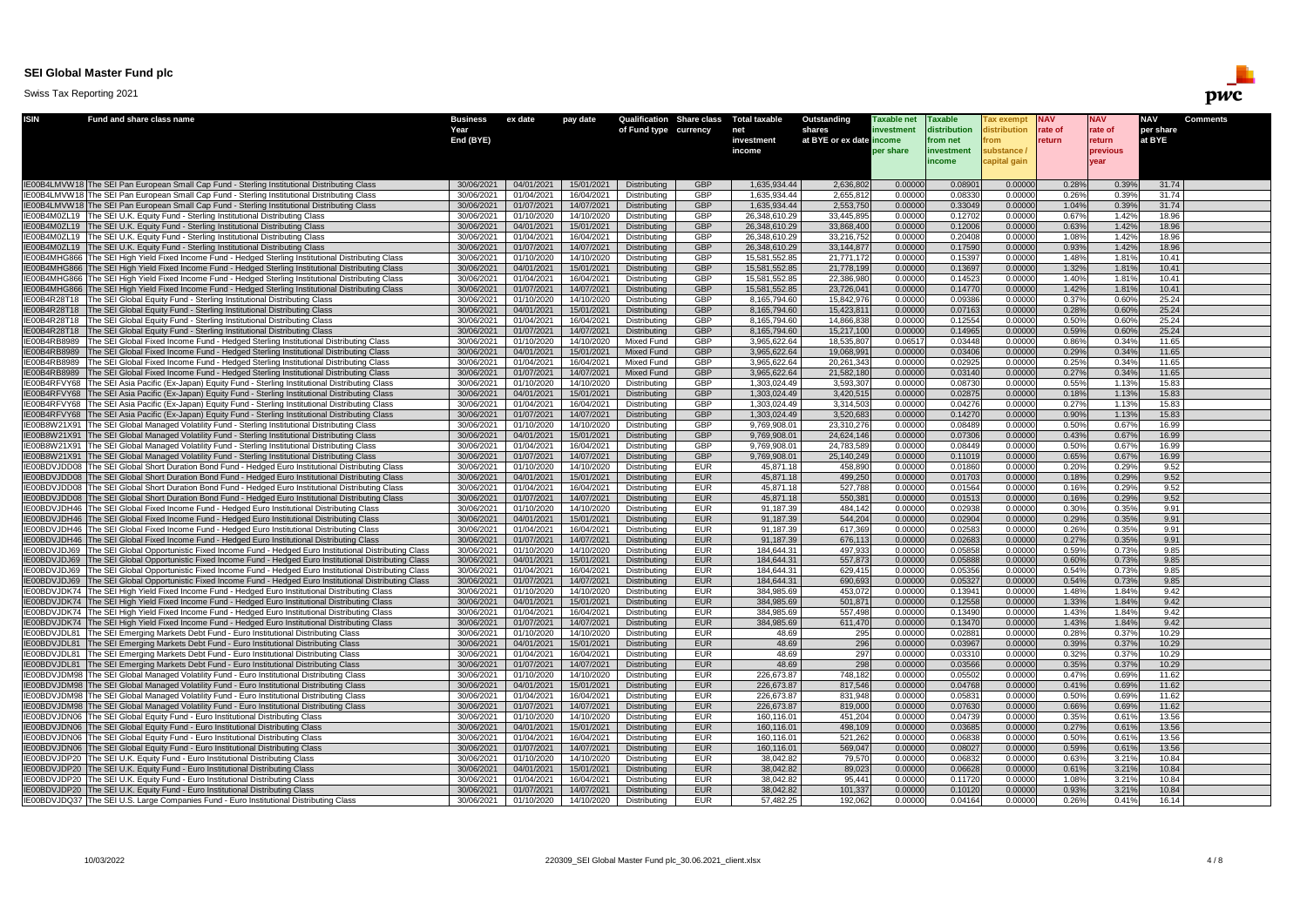| <b>ISIN</b>                  | <b>Fund and share class name</b>                                                                                                                                                       | <b>Business</b>         | ex date                  | pay date                 |                              |                          | <b>Qualification Share class Total taxable</b> | <b>Outstanding</b>                 | <b>Taxable net</b> | <b>Taxable</b>           | Tax exempt          | <b>NAV</b>        | <b>NAV</b>               | <b>NAV</b>          | <b>Comments</b> |
|------------------------------|----------------------------------------------------------------------------------------------------------------------------------------------------------------------------------------|-------------------------|--------------------------|--------------------------|------------------------------|--------------------------|------------------------------------------------|------------------------------------|--------------------|--------------------------|---------------------|-------------------|--------------------------|---------------------|-----------------|
|                              |                                                                                                                                                                                        | Year<br>End (BYE)       |                          |                          | of Fund type currency        |                          | net<br>investment                              | shares<br>at BYE or ex date income | investment         | distribution<br>from net | distribution<br>rom | rate of<br>return | <b>rate of</b><br>return | per share<br>at BYE |                 |
|                              |                                                                                                                                                                                        |                         |                          |                          |                              |                          | income                                         |                                    | per share          | investment               | substance           |                   | previous                 |                     |                 |
|                              |                                                                                                                                                                                        |                         |                          |                          |                              |                          |                                                |                                    |                    | income                   | capital gain        |                   | vear                     |                     |                 |
|                              |                                                                                                                                                                                        |                         |                          |                          |                              |                          |                                                |                                    |                    |                          |                     |                   |                          |                     |                 |
|                              | IE00BDVJDQ37 The SEI U.S. Large Companies Fund - Euro Institutional Distributing Class<br>IE00BDVJDQ37 The SEI U.S. Large Companies Fund - Euro Institutional Distributing Class       | 30/06/202'<br>30/06/202 | 04/01/2021<br>01/04/2021 | 15/01/2021<br>16/04/2021 | Distributing<br>Distributing | <b>EUR</b><br><b>EUR</b> | 57,482.25<br>57,482.25                         | 223,87'<br>242,560                 | 0.0000<br>0.0000   | 0.04671<br>0.04796       | 0.00000<br>0.00000  | 0.29%<br>0.30%    | 0.41%<br>0.41%           | 16.14<br>16.14      |                 |
|                              | IE00BDVJDQ37 The SEI U.S. Large Companies Fund - Euro Institutional Distributing Class                                                                                                 | 30/06/202               | 01/07/2021               | 14/07/2021               | Distributing                 | <b>EUR</b>               | 57,482.25                                      | 265,913                            | 0.00000            | 0.04638                  | 0.00000             | 0.29%             | 0.41%                    | 16.14               |                 |
|                              | IE00BDVJDR44 The SEI U.S. Small Companies Fund - Euro Institutional Distributing Class                                                                                                 | 30/06/202               | 01/10/2020               | 14/10/2020               | Distributing                 | <b>EUR</b>               | 23,337.07                                      | 139,373                            | 0.0000             | 0.02732                  | 0.00000             | 0.18%             | 0.89%                    | 14.90               |                 |
|                              | IE00BDVJDR44 The SEI U.S. Small Companies Fund - Euro Institutional Distributing Class                                                                                                 | 30/06/2021              | 04/01/2021               | 15/01/2021               | <b>Distributing</b>          | <b>EUR</b>               | 23,337.07                                      | 146,956                            | 0.00000            | 0.04258                  | 0.00000             | 0.29%             | 0.89%                    | 14.90               |                 |
|                              | IE00BDVJDR44 The SEI U.S. Small Companies Fund - Euro Institutional Distributing Class                                                                                                 | 30/06/202               | 01/04/2021               | 16/04/2021               | Distributing                 | <b>EUR</b>               | 23,337.07                                      | 152,114                            | 0.00000            | 0.03343                  | 0.00000             | 0.22%             | 0.89%                    | 14.90               |                 |
|                              | IE00BDVJDR44 The SEI U.S. Small Companies Fund - Euro Institutional Distributing Class                                                                                                 | 30/06/202               | 01/07/2021               | 14/07/2021               | Distributing                 | <b>EUR</b>               | 23,337.07                                      | 163,555                            | 0.00000            | 0.03864                  | 0.00000             | 0.26%             | 0.89%                    | 14.90               |                 |
|                              | IE00BDVJDS50 The SEI European (Ex-U.K.) Equity Fund - Euro Institutional Distributing Class                                                                                            | 30/06/202               | 01/10/2020               | 14/10/2020               | Distributing                 | <b>EUR</b>               | 257,308.21                                     | 866,843                            | 0.0000             | 0.02680                  | 0.00000             | 0.22%             | 0.23%                    | 12.21               |                 |
|                              | IE00BDVJDS50 The SEI European (Ex-U.K.) Equity Fund - Euro Institutional Distributing Class                                                                                            | 30/06/2021              | 04/01/2021               | 15/01/2021               | Distributing                 | <b>EUR</b>               | 257,308.21                                     | 935,625                            | 0.0000             | 0.02062                  | 0.00000             | 0.17%             | 0.23%                    | 12.21               |                 |
|                              | IE00BDVJDS50  The SEI European (Ex-U.K.) Equity Fund - Euro Institutional Distributing Class                                                                                           | 30/06/202               | 01/04/2021               | 16/04/2021               | Distributing                 | <b>EUR</b>               | 257,308.21                                     | 1,003,818                          | 0.00000            | 0.03134                  | 0.00000             | 0.26%             | 0.23%                    | 12.21               |                 |
|                              | IE00BDVJDS50 The SEI European (Ex-U.K.) Equity Fund - Euro Institutional Distributing Class                                                                                            | 30/06/202               | 01/07/2021               | 14/07/2021<br>14/10/2020 | <b>Distributing</b>          | <b>EUR</b><br><b>EUR</b> | 257,308.21                                     | 1,037,504                          | 0.00000<br>0.00000 | 0.14659<br>0.04232       | 0.00000<br>0.00000  | 1.20%<br>0.33%    | 0.23%                    | 12.21<br>12.89      |                 |
|                              | IE00BDVJDT67   The SEI Pan European Small Cap Fund - Euro Institutional Distributing Class<br>IE00BDVJDT67 The SEI Pan European Small Cap Fund - Euro Institutional Distributing Class | 30/06/202<br>30/06/2021 | 01/10/2020<br>04/01/2021 | 15/01/2021               | Distributing<br>Distributing | <b>EUR</b>               | 56,905.24<br>56,905.24                         | 196,865<br>217,613                 | 0.0000             | 0.03605                  | 0.00000             | 0.28%             | 1.06%<br>1.06%           | 12.89               |                 |
|                              | IE00BDVJDT67   The SEI Pan European Small Cap Fund - Euro Institutional Distributing Class                                                                                             | 30/06/202               | 01/04/2021               | 16/04/2021               | Distributing                 | <b>EUR</b>               | 56,905.24                                      | 224,543                            | 0.0000             | 0.03541                  | 0.00000             | 0.27%             | 1.06%                    | 12.89               |                 |
|                              | IE00BDVJDT67   The SEI Pan European Small Cap Fund - Euro Institutional Distributing Class                                                                                             | 30/06/202               | 01/07/2021               | 14/07/2021               | Distributing                 | <b>EUR</b>               | 56,905.24                                      | 227,884                            | 0.00000            | 0.13592                  | 0.00000             | 1.05%             | 1.06%                    | 12.89               |                 |
|                              | IE00BDVJDV89 The SEI Japan Equity Fund - Euro Institutional Distributing Class                                                                                                         | 30/06/202               | 01/10/2020               | 14/10/2020               | Distributing                 | <b>EUR</b>               | 36,797.44                                      | 117,714                            | 0.00000            | 0.07285                  | 0.00000             | 0.64%             | 1.82%                    | 11.32               |                 |
|                              | IE00BDVJDV89 The SEI Japan Equity Fund - Euro Institutional Distributing Class                                                                                                         | 30/06/202               | 04/01/2021               | 15/01/2021               | Distributing                 | <b>EUR</b>               | 36,797.44                                      | 133,888                            | 0.00000            | 0.02015                  | 0.00000             | 0.18%             | 1.82%                    | 11.32               |                 |
|                              | IE00BDVJDV89 The SEI Japan Equity Fund - Euro Institutional Distributing Class                                                                                                         | 30/06/202               | 01/04/2021               | 16/04/2021               | Distributing                 | <b>EUR</b>               | 36,797.44                                      | 146,996                            | 0.0000             | 0.10561                  | 0.00000             | 0.93%             | 1.82%                    | 11.32               |                 |
|                              | IE00BDVJDV89 The SEI Japan Equity Fund - Euro Institutional Distributing Class                                                                                                         | 30/06/202               | 01/07/2021               | 14/07/2021               | Distributing                 | <b>EUR</b>               | 36,797.44                                      | 170,100                            | 0.00000            | 0.02429                  | 0.00000             | 0.21%             | 1.82%                    | 11.32               |                 |
|                              | IE00BDVJDW96 The SEI Asia Pacific (Ex-Japan) Equity Fund - Euro Institutional Distributing Class                                                                                       | 30/06/202               | 01/10/2020               | 14/10/2020               | Distributing                 | <b>EUR</b>               | 34,995.91                                      | 97,773                             | 0.0000             | 0.06038                  | 0.00000             | 0.52%             | 1.16%                    | 11.72               |                 |
|                              | IE00BDVJDW96 The SEI Asia Pacific (Ex-Japan) Equity Fund - Euro Institutional Distributing Class                                                                                       | 30/06/202               | 04/01/2021               | 15/01/2021               | Distributing                 | <b>EUR</b>               | 34,995.91                                      | 107,121                            | 0.00000            | 0.02116                  | 0.00000             | 0.18%             | 1.16%                    | 11.72               |                 |
|                              | IE00BDVJDW96 The SEI Asia Pacific (Ex-Japan) Equity Fund - Euro Institutional Distributing Class                                                                                       | 30/06/202               | 01/04/2021               | 16/04/2021               | Distributing                 | <b>EUR</b>               | 34,995.91                                      | 112,366                            | 0.0000             | 0.03192                  | 0.00000             | 0.27%             | 1.16%                    | 11.72               |                 |
|                              | IE00BDVJDW96 The SEI Asia Pacific (Ex-Japan) Equity Fund - Euro Institutional Distributing Class                                                                                       | 30/06/2021              | 01/07/2021               | 14/07/2021               | Distributing                 | <b>EUR</b>               | 34,995.91                                      | 131,999                            | 0.00000            | 0.10561                  | 0.00000             | 0.90%             | 1.16%                    | 11.72               |                 |
|                              | IE00BDVJDY11 The SEI Emerging Markets Equity Fund - Euro Institutional Distributing Class                                                                                              | 30/06/202               | 01/10/2020               | 14/10/2020               | Distributing                 | <b>EUR</b>               | 74,130.05                                      | 264,391                            | 0.00000            | 0.06057                  | 0.00000             | 0.47%             | 0.71%                    | 12.95               |                 |
| IE00BDVJDY11                 | The SEI Emerging Markets Equity Fund - Euro Institutional Distributing Class                                                                                                           | 30/06/202               | 04/01/2021               | 15/01/2021               | Distributing                 | <b>EUR</b>               | 74,130.05                                      | 286,102                            | 0.00000            | 0.03067                  | 0.00000             | 0.24%             | 0.71%                    | 12.95               |                 |
| IE00BDVJDY11<br>IE00BDVJDY11 | The SEI Emerging Markets Equity Fund - Euro Institutional Distributing Class<br>The SEI Emerging Markets Equity Fund - Euro Institutional Distributing Class                           | 30/06/202<br>30/06/202  | 01/04/2021<br>01/07/2021 | 16/04/2021<br>14/07/2021 | Distributing<br>Distributing | <b>EUR</b><br><b>EUR</b> | 74,130.05<br>74,130.05                         | 308,362<br>349,531                 | 0.0000<br>0.00000  | 0.02221<br>0.09556       | 0.00000<br>0.00000  | 0.17%<br>0.74%    | 0.71%<br>0.71%           | 12.95<br>12.95      |                 |
| IE00BDVJF121                 | The SEI Liquid Alternative Fund - Hedged Euro Institutional Distributing Class                                                                                                         | 30/06/202               | 01/10/2020               | 14/10/2020               | <b>Mixed Fund</b>            | <b>EUR</b>               | 4,640.56                                       | 218,159                            | 0.01534            | 0.00214                  | 0.00000             | 0.15%             | 0.45%                    | 11.43               |                 |
|                              | IE00BDVJF121   The SEI Liquid Alternative Fund - Hedged Euro Institutional Distributing Class                                                                                          | 30/06/2021              | 04/01/2021               | 15/01/2021               | <b>Mixed Fund</b>            | <b>EUR</b>               | 4,640.56                                       | 229,791                            | 0.00000            | 0.00190                  | 0.00000             | 0.02%             | 0.45%                    | 11.43               |                 |
|                              | IE00BDVJF121 The SEI Liquid Alternative Fund - Hedged Euro Institutional Distributing Class                                                                                            | 30/06/2021              | 01/04/2021               | 16/04/2021               | Mixed Fund                   | <b>EUR</b>               | 4,640.56                                       | 234,633                            | 0.00000            | 0.00000                  | 0.00000             | 0.00%             | 0.45%                    | 11.43               |                 |
|                              | IE00BDVJF121   The SEI Liquid Alternative Fund - Hedged Euro Institutional Distributing Class                                                                                          | 30/06/2021              | 01/07/2021               | 14/07/2021               | <b>Mixed Fund</b>            | <b>EUR</b>               | 4,640.56                                       | 243,511                            | 0.00000            | 0.00000                  | 0.00000             | 0.00%             | 0.45%                    | 11.43               |                 |
|                              | IE00BF2ML729 The SEI Global Opportunistic Fixed Income Fund - U.S.\$ Wealth P Distributing Class                                                                                       | 30/06/2021              | 01/10/2020               | 14/10/2020               | Distributing                 | <b>USD</b>               | 2,949.97                                       | 167,105                            | 0.0000             | 0.00000                  | 0.00000             | 0.00%             | 0.00%                    | 11.27               |                 |
|                              | IE00BF2ML729 The SEI Global Opportunistic Fixed Income Fund - U.S.\$ Wealth P Distributing Class                                                                                       | 30/06/2021              | 04/01/2021               | 15/01/2021               | Distributing                 | <b>USD</b>               | 2,949.97                                       | 138,194                            | 0.00000            | 0.02134                  | 0.02669             | 0.19%             | 0.00%                    | 11.27               |                 |
|                              | IE00BF2ML729 The SEI Global Opportunistic Fixed Income Fund - U.S.\$ Wealth P Distributing Class                                                                                       | 30/06/202               | 01/04/2021               | 16/04/2021               | Distributing                 | <b>USD</b>               | 2,949.97                                       | 20,290                             | 0.00000            | 0.00000                  | 0.04827             | 0.00%             | 0.00%                    | 11.27               |                 |
|                              | IE00BF2ML729 The SEI Global Opportunistic Fixed Income Fund - U.S.\$ Wealth P Distributing Class                                                                                       | 30/06/202               | 01/07/2021               | 14/07/2021               | Distributing                 | <b>USD</b>               | 2,949.97                                       | 20,377                             | 0.00000            | 0.00000                  | 0.04451             | 0.00%             | 0.00%                    | 11.27               |                 |
|                              | IE00BF2ML943 The SEI Global Fixed Income Fund - U.S.\$ Wealth P Distributing Class                                                                                                     | 30/06/202               | 01/10/2020               | 14/10/2020               | Distributing                 | <b>USD</b>               | 910.35                                         | 168,851                            | 0.0000             | 0.00000                  | 0.00000             | 0.00%             | 0.00%                    | 10.93               |                 |
|                              | IE00BF2ML943 The SEI Global Fixed Income Fund - U.S.\$ Wealth P Distributing Class                                                                                                     | 30/06/202               | 04/01/2021               | 15/01/2021               | Distributing                 | <b>USD</b>               | 910.35                                         | 139,638                            | 0.00000            | 0.00651                  | 0.00366             | 0.06%             | 0.00%                    | 10.93               |                 |
|                              | IE00BF2ML943 The SEI Global Fixed Income Fund - U.S.\$ Wealth P Distributing Class                                                                                                     | 30/06/202               | 01/04/2021               | 16/04/2021               | Distributing                 | <b>USD</b>               | 910.35                                         | 20,499                             | 0.00000            | 0.00000                  | 0.01627             | 0.00%             | 0.00%                    | 10.93               |                 |
|                              | IE00BF2ML943 The SEI Global Fixed Income Fund - U.S.\$ Wealth P Distributing Class<br>IE00BF2MLC76 The SEI U.S. Fixed Income Fund - U.S.\$ Wealth P Distributing Class                 | 30/06/202<br>30/06/2021 | 01/07/2021               | 14/07/2021<br>14/10/2020 | Distributing                 | <b>USD</b><br><b>USD</b> | 910.35<br>7,555.80                             | 20,529<br>228,060                  | 0.00000<br>0.0000  | 0.00000<br>0.00000       | 0.01779<br>0.00000  | 0.00%<br>0.00%    | 0.00%<br>0.00%           | 10.93<br>11.67      |                 |
|                              | IE00BF2MLC76 The SEI U.S. Fixed Income Fund - U.S.\$ Wealth P Distributing Class                                                                                                       | 30/06/202               | 01/10/2020<br>04/01/2021 | 15/01/2021               | Distributing<br>Distributing | <b>USD</b>               | 7,555.80                                       | 132,329                            | 0.00000            | 0.04466                  | 0.00000             | 0.38%             | 0.00%                    | 11.67               |                 |
|                              | IE00BF2MLC76 The SEI U.S. Fixed Income Fund - U.S.\$ Wealth P Distributing Class                                                                                                       | 30/06/202               | 01/04/2021               | 16/04/2021               | Distributing                 | <b>USD</b>               | 7,555.80                                       | 92,138                             | 0.00000            | 0.01785                  | 0.02985             | 0.15%             | 0.00%                    | 11.67               |                 |
|                              | IE00BF2MLC76 The SEI U.S. Fixed Income Fund - U.S.\$ Wealth P Distributing Class                                                                                                       | 30/06/202               | 01/07/2021               | 14/07/2021               | Distributing                 | <b>USD</b>               | 7,555.80                                       | 53,437                             | 0.00000            | 0.00000                  | 0.04564             | 0.00%             | 0.00%                    | 11.67               |                 |
|                              | IE00BF51KV35 The SEI Liquid Alternative Fund - U.S.\$ Institutional+ H Distributing Class                                                                                              | 30/06/202               | 01/10/2020               | 14/10/2020               | <b>Mixed Fund</b>            | <b>USD</b>               |                                                | 197                                | 0.0000             | 0.00000                  | 0.00000             | 0.00%             | 0.17%                    | 12.25               |                 |
|                              | IE00BF51KV35 The SEI Liquid Alternative Fund - U.S.\$ Institutional+ H Distributing Class                                                                                              | 30/06/2021              | 04/01/2021               | 15/01/2021               | <b>Mixed Fund</b>            | <b>USD</b>               |                                                | 197                                | 0.00000            | 0.00000                  | 0.00000             | 0.00%             | 0.17%                    | 12.25               |                 |
| IE00BF51KV35                 | The SEI Liquid Alternative Fund - U.S.\$ Institutional+ H Distributing Class                                                                                                           | 30/06/202               | 01/04/2021               | 16/04/2021               | <b>Mixed Fund</b>            | <b>USD</b>               |                                                | 197                                | 0.0000             | 0.00000                  | 0.00000             | 0.00%             | 0.17%                    | 12.25               |                 |
| IE00BF51KV35                 | The SEI Liquid Alternative Fund - U.S.\$ Institutional+ H Distributing Class                                                                                                           | 30/06/202               | 01/07/2021               | 14/07/2021               | <b>Mixed Fund</b>            | <b>USD</b>               |                                                | 197                                | 0.00000            | 0.00000                  | 0.00000             | 0.00%             | 0.17%                    | 12.25               |                 |
|                              | IE00BF51KX58 The SEI Liquid Alternative Fund - U.S.\$ Wealth P Distributing Class                                                                                                      | 30/06/202               | 01/10/2020               | 14/10/2020               | <b>Mixed Fund</b>            | <b>USD</b>               | $\sim$                                         | 197,611                            | 0.0000             | 0.00000                  | 0.00000             | 0.00%             | 0.13%                    | 12.44               |                 |
|                              | IE00BF51KX58 The SEI Liquid Alternative Fund - U.S.\$ Wealth P Distributing Class                                                                                                      | 30/06/2021              | 04/01/2021               | 15/01/2021               | <b>Mixed Fund</b>            | <b>USD</b>               |                                                | 205,755                            | 0.00000            | 0.00000                  | 0.0000C             | 0.00%             | 0.13%                    | 12.44               |                 |
| IE00BF51KX58                 | The SEI Liquid Alternative Fund - U.S.\$ Wealth P Distributing Class                                                                                                                   | 30/06/202               | 01/04/2021               | 16/04/2021               | <b>Mixed Fund</b>            | <b>USD</b>               |                                                | 97,092                             | 0.00000            | 0.00000                  | 0.00000             | 0.00%             | 0.13%                    | 12.44               |                 |
|                              | IE00BF51KX58 The SEI Liquid Alternative Fund - U.S.\$ Wealth P Distributing Class                                                                                                      | 30/06/202               | 01/07/2021               | 14/07/2021               | <b>Mixed Fund</b>            | <b>USD</b>               | $\sim$ $-$                                     | 70,208                             | 0.00000            | 0.00000                  | 0.00000             | 0.00%             | 0.13%                    | 12.44               |                 |
|                              | IE00BN1GP807 The SEI U.S. Small Companies Fund - U.S.\$ Wealth P Distributing Class                                                                                                    | 30/06/202               | 01/10/2020               | 14/10/2020               | Distributing                 | <b>USD</b>               | 877.17                                         | 81,230                             | 0.0000             | 0.00698                  | 0.00000             | 0.04%             | 0.17%                    | 18.12               |                 |
|                              | IE00BN1GP807 The SEI U.S. Small Companies Fund - U.S.\$ Wealth P Distributing Class<br>IE00BN1GP807 The SEI U.S. Small Companies Fund - U.S.\$ Wealth P Distributing Class             | 30/06/2021<br>30/06/202 | 04/01/2021<br>01/04/2021 | 15/01/2021<br>16/04/2021 | Distributing<br>Distributing | <b>USD</b><br><b>USD</b> | 877.17<br>877.17                               | 54,661<br>27,475                   | 0.00000<br>0.00000 | 0.00566<br>0.00000       | 0.01937<br>0.00687  | 0.03%<br>0.00%    | 0.17%<br>0.17%           | 18.12<br>18.12      |                 |
|                              | IE00BN1GP807 The SEI U.S. Small Companies Fund - U.S.\$ Wealth P Distributing Class                                                                                                    | 30/06/202               | 01/07/2021               | 14/07/2021               | <b>Distributing</b>          | <b>USD</b>               | 877.17                                         | 17,866                             | 0.00000            | 0.00000                  | 0.01018             | 0.00%             | 0.17%                    | 18.12               |                 |
|                              | IE00BN1GPB35 The SEI Emerging Markets Equity Fund - U.S.\$ Wealth P Distributing Class                                                                                                 | 30/06/202               | 01/10/2020               | 14/10/2020               | Distributing                 | <b>USD</b>               | 2,501.99                                       | 17,594                             | 0.00000            | 0.00000                  | 0.00000             | 0.00%             | 1.03%                    | 14.57               |                 |
|                              | IE00BN1GPB35 The SEI Emerging Markets Equity Fund - U.S.\$ Wealth P Distributing Class                                                                                                 | 30/06/2021              | 04/01/2021               | 15/01/2021               | Distributing                 | <b>USD</b>               | 2,501.99                                       | 63,726                             | 0.00000            | 0.03926                  | 0.02419             | 0.27%             | 1.03%                    | 14.57               |                 |
|                              | IE00BN1GPB35 The SEI Emerging Markets Equity Fund - U.S.\$ Wealth P Distributing Class                                                                                                 | 30/06/202               | 01/04/2021               | 16/04/2021               | Distributing                 | <b>USD</b>               | 2,501.99                                       | 28,814                             | 0.0000             | 0.00000                  | 0.00120             | 0.00%             | 1.03%                    | 14.57               |                 |
|                              | IE00BN1GPB35 The SEI Emerging Markets Equity Fund - U.S.\$ Wealth P Distributing Class                                                                                                 | 30/06/202               | 01/07/2021               | 14/07/2021               | Distributing                 | <b>USD</b>               | 2,501.99                                       | 17,594                             | 0.00000            | 0.00000                  | 0.08841             | 0.00%             | 1.03%                    | 14.57               |                 |
|                              | IE00BN1GPG89 The SEI European (Ex-U.K.) Equity Fund - U.S.\$ Wealth P Distributing Class                                                                                               | 30/06/2021              | 01/10/2020               | 14/10/2020               | Distributing                 | <b>USD</b>               | 206.03                                         | 1,093                              | 0.00000            | 0.01388                  | 0.00000             | 0.10%             | 0.06%                    | 14.12               |                 |

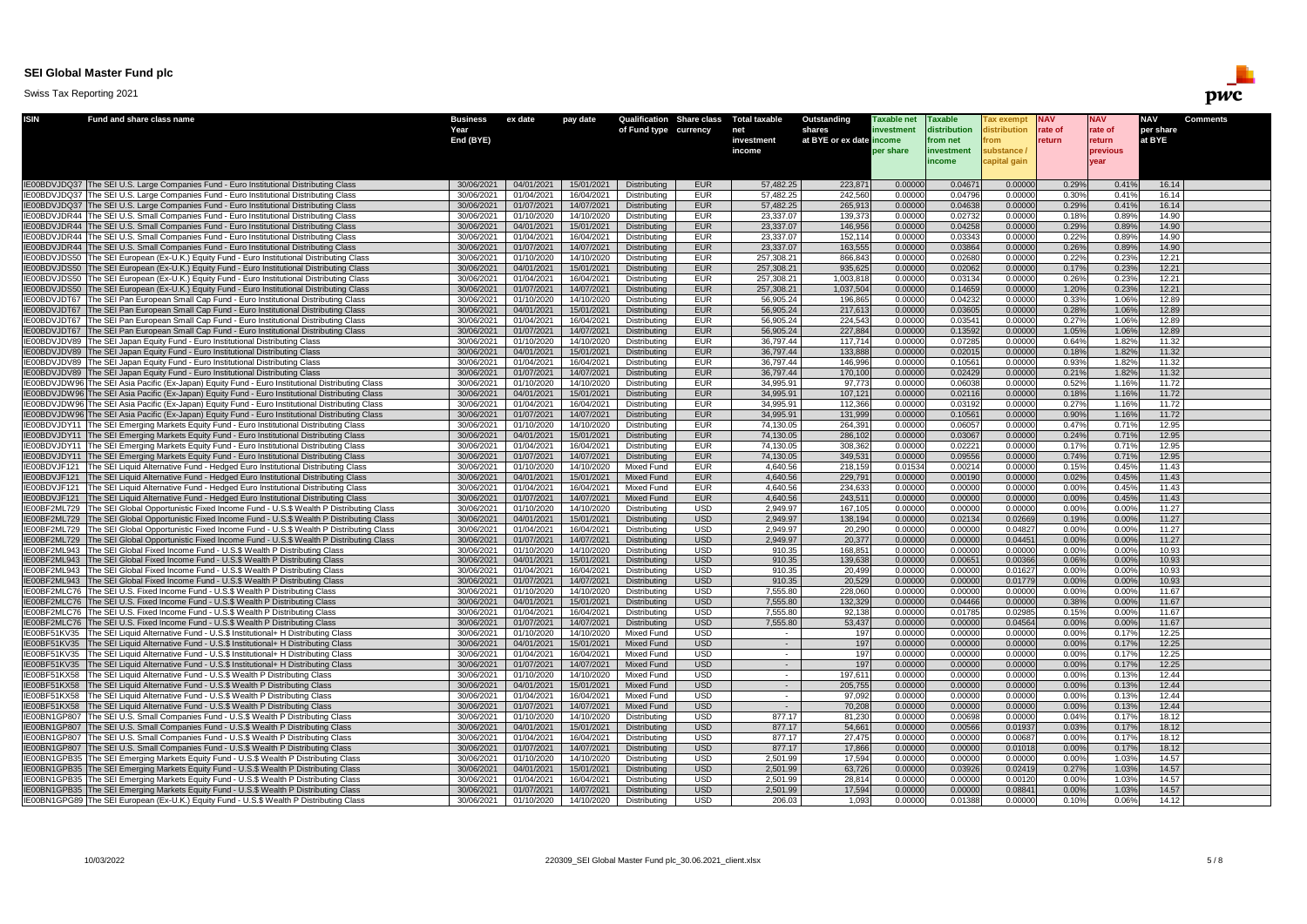| <b>ISIN</b><br><b>Fund and share class name</b>                                                                                                                                                    | <b>Business</b>          | ex date                  | pay date                 |                                        |                          | Qualification Share class Total taxable | <b>Outstanding</b>       | <b>Taxable net</b> | <b>Taxable</b>         | <b>Tax exempt</b>  | <b>NAV</b>     | <b>NAV</b>         | <b>NAV</b>     | <b>Comments</b> |
|----------------------------------------------------------------------------------------------------------------------------------------------------------------------------------------------------|--------------------------|--------------------------|--------------------------|----------------------------------------|--------------------------|-----------------------------------------|--------------------------|--------------------|------------------------|--------------------|----------------|--------------------|----------------|-----------------|
|                                                                                                                                                                                                    | Year                     |                          |                          | of Fund type currency                  |                          | net                                     | shares                   | investment         | distribution           | distribution       | <b>rate of</b> | <b>rate of</b>     | per share      |                 |
|                                                                                                                                                                                                    | End (BYE)                |                          |                          |                                        |                          | investment<br>income                    | at BYE or ex date income | per share          | from net<br>investment | rom<br>substance   | return         | return<br>previous | at BYE         |                 |
|                                                                                                                                                                                                    |                          |                          |                          |                                        |                          |                                         |                          |                    | <b>income</b>          | capital gain       |                | year               |                |                 |
|                                                                                                                                                                                                    |                          |                          |                          |                                        |                          |                                         |                          |                    |                        |                    |                |                    |                |                 |
| IE00BN1GPG89 The SEI European (Ex-U.K.) Equity Fund - U.S.\$ Wealth P Distributing Class                                                                                                           | 30/06/202                | 04/01/2021               | 15/01/2021               | Distributing                           | <b>USD</b>               | 206.03                                  | 1,094                    | 0.00000            | 0.00623                | 0.00000            | 0.04%          | 0.06%              | 14.12          |                 |
| IE00BN1GPG89 The SEI European (Ex-U.K.) Equity Fund - U.S.\$ Wealth P Distributing Class                                                                                                           | 30/06/202                | 01/04/2021               | 16/04/202                | Distributing                           | <b>USD</b>               | 206.03                                  | 1,095                    | 0.00000            | 0.01675                | 0.00000            | 0.12%          | 0.06%              | 14.12          |                 |
| IE00BN1GPG89 The SEI European (Ex-U.K.) Equity Fund - U.S.\$ Wealth P Distributing Class                                                                                                           | 30/06/2021               | 01/07/2021               | 14/07/2021               | Distributing                           | <b>USD</b>               | 206.03                                  | 1,096                    | 0.00000            | 0.14826                | 0.00000            | 1.05%          | 0.06%              | 14.12          |                 |
| IE00BN1GPN56 The SEI Global Equity Fund - U.S.\$ Wealth P Distributing Class                                                                                                                       | 30/06/2021               | 01/10/2020               | 14/10/2020               | Distributing                           | <b>USD</b>               | 30,794.59                               | 457,366                  | 0.00000            | 0.03838                | 0.00000            | 0.24%          | 0.44%              | 15.78          |                 |
| IE00BN1GPN56 The SEI Global Equity Fund - U.S.\$ Wealth P Distributing Class                                                                                                                       | 30/06/2021               | 04/01/2021               | 15/01/2021               | Distributing                           | <b>USD</b>               | 30,794.59                               | 318,855                  | 0.00000            | 0.02536                | 0.00000            | 0.16%          | 0.44%              | 15.78          |                 |
| IE00BN1GPN56 The SEI Global Equity Fund - U.S.\$ Wealth P Distributing Class                                                                                                                       | 30/06/202                | 01/04/2021               | 16/04/2021               | Distributing                           | USD                      | 30,794.59                               | 167,520                  | 0.00000            | 0.03074                | 0.02666            | 0.19%          | 0.44%              | 15.78          |                 |
| IE00BN1GPN56 The SEI Global Equity Fund - U.S.\$ Wealth P Distributing Class<br>IE00BN1GPQ87 The SEI Pan European Small Cap Fund - U.S.\$ Wealth P Distributing Class                              | 30/06/202<br>30/06/202   | 01/07/2021<br>01/10/2020 | 14/07/2021<br>14/10/2020 | Distributing<br>Distributing           | <b>USD</b><br><b>USD</b> | 30,794.59<br>1,570.91                   | 156,414<br>35,611        | 0.00000<br>0.0000  | 0.00000<br>0.02634     | 0.07049<br>0.00000 | 0.00%<br>0.18% | 0.44%<br>0.19%     | 15.78<br>15.03 |                 |
| IE00BN1GPQ87 The SEI Pan European Small Cap Fund - U.S.\$ Wealth P Distributing Class                                                                                                              | 30/06/202                | 04/01/2021               | 15/01/2021               | Distributing                           | <b>USD</b>               | 1,570.91                                | 24,145                   | 0.00000            | 0.01841                | 0.00000            | 0.12%          | 0.19%              | 15.03          |                 |
| IE00BN1GPQ87 The SEI Pan European Small Cap Fund - U.S.\$ Wealth P Distributing Class                                                                                                              | 30/06/202                | 01/04/2021               | 16/04/2021               | Distributing                           | USD                      | 1,570.91                                | 12,496                   | 0.00000            | 0.01438                | 0.00000            | 0.10%          | 0.19%              | 15.03          |                 |
| IE00BN1GPQ87 The SEI Pan European Small Cap Fund - U.S.\$ Wealth P Distributing Class                                                                                                              | 30/06/202                | 01/07/2021               | 14/07/2021               | Distributing                           | <b>USD</b>               | 1,570.91                                | 8,384                    | 0.00000            | 0.00101                | 0.12710            | 0.01%          | 0.19%              | 15.03          |                 |
| IE00BN1GPS02 The SEI Global Managed Volatility Fund - U.S.\$ Wealth P Distributing Class                                                                                                           | 30/06/2021               | 01/10/2020               | 14/10/2020               | Distributing                           | <b>USD</b>               | 9,520.38                                | 190,599                  | 0.00000            | 0.04667                | 0.00000            | 0.34%          | 0.51%              | 13.58          |                 |
| IE00BN1GPS02 The SEI Global Managed Volatility Fund - U.S.\$ Wealth P Distributing Class                                                                                                           | 30/06/2021               | 04/01/2021               | 15/01/2021               | Distributing                           | <b>USD</b>               | 9,520.38                                | 114,870                  | 0.00000            | 0.00542                | 0.03430            | 0.04%          | 0.51%              | 13.58          |                 |
| IE00BN1GPS02 The SEI Global Managed Volatility Fund - U.S.\$ Wealth P Distributing Class                                                                                                           | 30/06/202                | 01/04/2021               | 16/04/2021               | Distributing                           | <b>USD</b>               | 9,520.38                                | 64,172                   | 0.00000            | 0.00000                | 0.04871            | 0.00%          | 0.51%              | 13.58          |                 |
| IE00BN1GPS02 The SEI Global Managed Volatility Fund - U.S.\$ Wealth P Distributing Class                                                                                                           | 30/06/202                | 01/07/2021               | 14/07/2021               | Distributing                           | <b>USD</b>               | 9,520.38                                | 46,346                   | 0.00000            | 0.00000                | 0.07016            | 0.00%          | 0.51%              | 13.58          |                 |
| IE00BN1GPV31 The SEI High Yield Fixed Income Fund - U.S.\$ Wealth P Distributing Class                                                                                                             | 30/06/202                | 01/10/2020               | 14/10/2020               | Distributing                           | <b>USD</b>               | 31,833.70                               | 293,989                  | 0.0000             | 0.06462                | 0.00000            | 0.55%          | 0.78%              | 11.66          |                 |
| IE00BN1GPV31 The SEI High Yield Fixed Income Fund - U.S.\$ Wealth P Distributing Class                                                                                                             | 30/06/202                | 04/01/2021               | 15/01/2021               | <b>Distributing</b>                    | <b>USD</b>               | 31,833.70                               | 272,288                  | 0.00000            | 0.04713                | 0.09477            | 0.40%          | 0.78%              | 11.66          |                 |
| IE00BN1GPV31 The SEI High Yield Fixed Income Fund - U.S.\$ Wealth P Distributing Class                                                                                                             | 30/06/202                | 01/04/2021               | 16/04/2021               | Distributing                           | <b>USD</b>               | 31,833.70                               | 248,367                  | 0.00000            | 0.00000                | 0.14610            | 0.00%          | 0.78%              | 11.66          |                 |
| IE00BN1GPV31 The SEI High Yield Fixed Income Fund - U.S.\$ Wealth P Distributing Class                                                                                                             | 30/06/202                | 01/07/2021               | 14/07/2021               | Distributing                           | <b>USD</b>               | 31,833.70                               | 63,281                   | 0.00000            | 0.00000                | 0.14615            | 0.00%          | 0.78%              | 11.66          |                 |
| IE00BN1GPX54 The SEI Emerging Markets Debt Fund - U.S.\$ Wealth P Distributing Class                                                                                                               | 30/06/2021               | 01/10/2020               | 14/10/2020               | Distributing                           | <b>USD</b>               | 32,858.12                               | 358,149                  | 0.0000             | 0.06603                | 0.00000            | 0.72%          | 0.86%              | 9.13           |                 |
| IE00BN1GPX54 The SEI Emerging Markets Debt Fund - U.S.\$ Wealth P Distributing Class                                                                                                               | 30/06/2021               | 04/01/2021               | 15/01/2021               | Distributing                           | <b>USD</b>               | 32,858.12                               | 331,965                  | 0.00000            | 0.02773                | 0.08649            | 0.30%          | 0.86%              | 9.13           |                 |
| IE00BN1GPX54 The SEI Emerging Markets Debt Fund - U.S.\$ Wealth P Distributing Class                                                                                                               | 30/06/2021               | 01/04/2021               | 16/04/2021               | Distributing                           | <b>USD</b>               | 32,858.12                               | 86,627                   | 0.00000            | 0.00000                | 0.10936            | 0.00%          | 0.86%              | 9.13           |                 |
| IE00BN1GPX54 The SEI Emerging Markets Debt Fund - U.S.\$ Wealth P Distributing Class                                                                                                               | 30/06/202                | 01/07/2021               | 14/07/2021               | Distributing                           | <b>USD</b>               | 32,858.12                               | 76,356                   | 0.00000            | 0.00000                | 0.10950            | 0.00%          | 0.86%              | 9.13           |                 |
| IE00BN1GQ326 The SEI Global Short Duration Bond Fund - U.S.\$ Wealth P Distributing Class                                                                                                          | 30/06/202                | 01/10/2020               | 14/10/2020               | <b>Mixed Fund</b>                      | <b>USD</b>               | 36,298.62                               | 131,162                  | 0.00949            | 0.00156                | 0.00000            | 0.10%          | 0.16%              | 10.64          |                 |
| IE00BN1GQ326 The SEI Global Short Duration Bond Fund - U.S.\$ Wealth P Distributing Class                                                                                                          | 30/06/202                | 04/01/2021               | 15/01/2021<br>16/04/2021 | <b>Mixed Fund</b><br><b>Mixed Fund</b> | <b>USD</b><br><b>USD</b> | 36,298.62<br>36,298.62                  | 93,538<br>1,648,075      | 0.00000<br>0.00000 | 0.00818<br>0.00587     | 0.00000<br>0.00000 | 0.08%<br>0.06% | 0.16%<br>0.16%     | 10.64<br>10.64 |                 |
| IE00BN1GQ326 The SEI Global Short Duration Bond Fund - U.S.\$ Wealth P Distributing Class<br>IE00BN1GQ326 The SEI Global Short Duration Bond Fund - U.S.\$ Wealth P Distributing Class             | 30/06/202<br>30/06/202   | 01/04/2021<br>01/07/2021 | 14/07/2021               | <b>Mixed Fund</b>                      | <b>USD</b>               | 36,298.62                               | 1,703,999                | 0.00000            | 0.00555                | 0.00000            | 0.05%          | 0.16%              | 10.64          |                 |
| IE00BSQXC689 The SEI Global Managed Volatility Fund - U.S.\$ Institutional Distributing Class                                                                                                      | 30/06/202                | 01/10/2020               | 14/10/2020               | Distributing                           | <b>USD</b>               | 1,952,453.49                            | 9,097,851                | 0.00000            | 0.05953                | 0.00000            | 0.45%          | 0.64%              | 13.33          |                 |
| IE00BSQXC689 The SEI Global Managed Volatility Fund - U.S.\$ Institutional Distributing Class                                                                                                      | 30/06/2021               | 04/01/2021               | 15/01/2021               | Distributing                           | <b>USD</b>               | 1,952,453.49                            | 7,902,582                | 0.00000            | 0.05373                | 0.00000            | 0.40%          | 0.64%              | 13.33          |                 |
| IE00BSQXC689 The SEI Global Managed Volatility Fund - U.S.\$ Institutional Distributing Class                                                                                                      | 30/06/2021               | 01/04/2021               | 16/04/2021               | Distributing                           | <b>USD</b>               | 1,952,453.49                            | 7,425,492                | 0.00000            | 0.06294                | 0.00000            | 0.47%          | 0.64%              | 13.33          |                 |
| IE00BSQXC689 The SEI Global Managed Volatility Fund - U.S.\$ Institutional Distributing Class                                                                                                      | 30/06/202                | 01/07/2021               | 14/07/2021               | Distributing                           | <b>USD</b>               | 1,952,453.49                            | 7,494,610                | 0.00000            | 0.06921                | 0.01508            | 0.52%          | 0.64%              | 13.33          |                 |
| IE00BWT40842 The SEI European (Ex-U.K.) Equity Fund - CHF Institutional Distributing Class                                                                                                         | 30/06/2021               | 01/10/2020               | 14/10/2020               | Distributing                           | CHF                      | 75.54                                   | 278                      | 0.00000            | 0.02983                | 0.00000            | 0.20%          | 0.21%              | 15.19          |                 |
| IE00BWT40842   The SEI European (Ex-U.K.) Equity Fund - CHF Institutional Distributing Class                                                                                                       | 30/06/2021               | 04/01/2021               | 15/01/2021               | Distributing                           | CHF                      | 75.54                                   | 279                      | 0.00000            | 0.02251                | 0.00000            | 0.15%          | 0.21%              | 15.19          |                 |
| IE00BWT40842 The SEI European (Ex-U.K.) Equity Fund - CHF Institutional Distributing Class                                                                                                         | 30/06/2021               | 01/04/2021               | 16/04/2021               | Distributing                           | CHF                      | 75.54                                   | 280                      | 0.00000            | 0.03608                | 0.00000            | 0.24%          | 0.21%              | 15.19          |                 |
| IE00BWT40842 The SEI European (Ex-U.K.) Equity Fund - CHF Institutional Distributing Class                                                                                                         | 30/06/202                | 01/07/2021               | 14/07/2021               | Distributing                           | CHF                      | 75.54                                   | 280                      | 0.00000            | 0.17844                | 0.00000            | 1.17%          | 0.21%              | 15.19          |                 |
| IE00BWT40958 The SEI Japan Equity Fund - CHF Institutional Distributing Class                                                                                                                      | 30/06/202                | 01/10/2020               | 14/10/2020               | Distributing                           | <b>CHF</b>               | 71.20                                   | 274                      | 0.00000            | 0.08133                | 0.00000            | 0.61%          | 1.03%              | 13.30          |                 |
| IE00BWT40958 The SEI Japan Equity Fund - CHF Institutional Distributing Class                                                                                                                      | 30/06/202                | 04/01/2021               | 15/01/2021               | Distributing                           | <b>CHF</b>               | 71.20                                   | 276                      | 0.00000            | 0.02041                | 0.00000            | 0.15%          | 1.03%              | 13.30          |                 |
| IE00BWT40958 The SEI Japan Equity Fund - CHF Institutional Distributing Class                                                                                                                      | 30/06/2021               | 01/04/2021               | 16/04/2021               | Distributing                           | CHF                      | 71.20                                   | 277                      | 0.0000             | 0.12209                | 0.00000            | 0.92%          | 1.03%              | 13.30          |                 |
| IE00BWT40958 The SEI Japan Equity Fund - CHF Institutional Distributing Class                                                                                                                      | 30/06/2021               | 01/07/2021               | 14/07/2021               | Distributing                           | CHF                      | 71.20                                   | 279                      | 0.00000            | 0.02423                | 0.0000C            | 0.18%          | 1.03%              | 13.30          |                 |
| IE00BWT40B74 The SEI Asia Pacific (Ex-Japan) Equity Fund - CHF Institutional Distributing Class                                                                                                    | 30/06/202                | 01/10/2020               | 14/10/2020               | Distributing                           | CHF<br>CHF               | 82.30                                   | 292                      | 0.00000            | 0.07238                | 0.00000            | 0.49%          | 1.16%              | 14.68          |                 |
| IE00BWT40B74 The SEI Asia Pacific (Ex-Japan) Equity Fund - CHF Institutional Distributing Class<br>IE00BWT40B74 The SEI Asia Pacific (Ex-Japan) Equity Fund - CHF Institutional Distributing Class | 30/06/202                | 04/01/2021               | 15/01/2021<br>16/04/2021 | Distributing<br>Distributing           | <b>CHF</b>               | 82.30<br>82.30                          | 294<br>294               | 0.00000<br>0.0000  | 0.02231<br>0.03667     | 0.00000<br>0.00000 | 0.15%<br>0.25% | 1.16%<br>1.16%     | 14.68<br>14.68 |                 |
| IE00BWT40B74 The SEI Asia Pacific (Ex-Japan) Equity Fund - CHF Institutional Distributing Class                                                                                                    | 30/06/202<br>30/06/2021  | 01/04/2021<br>01/07/2021 | 14/07/2021               | Distributing                           | CHF                      | 82.30                                   | 295                      | 0.00000            | 0.12874                | 0.00000            | 0.88%          | 1.16%              | 14.68          |                 |
| IE00BWT40C81   The SEI Global Equity Fund - CHF Institutional Distributing Class                                                                                                                   | 30/06/202                | 01/10/2020               | 14/10/2020               | Distributing                           | CHF                      | 75.59                                   | 276                      | 0.00000            | 0.05343                | 0.00000            | 0.33%          | 0.13%              | 16.12          |                 |
| IE00BWT40C81 The SEI Global Equity Fund - CHF Institutional Distributing Class                                                                                                                     | 30/06/202                | 04/01/2021               | 15/01/2021               | Distributing                           | CHF                      | 75.59                                   | 277                      | 0.00000            | 0.04087                | 0.00000            | 0.25%          | 0.13%              | 16.12          |                 |
| IE00BWT40C81 The SEI Global Equity Fund - CHF Institutional Distributing Class                                                                                                                     | 30/06/202                | 01/04/2021               | 16/04/2021               | Distributing                           | <b>CHF</b>               | 75.59                                   | 278                      | 0.0000             | 0.07831                | 0.00000            | 0.49%          | 0.13%              | 16.12          |                 |
| IE00BWT40C81 The SEI Global Equity Fund - CHF Institutional Distributing Class                                                                                                                     | 30/06/2021               | 01/07/2021               | 14/07/2021               | Distributing                           | <b>CHF</b>               | 75.59                                   | 279                      | 0.00000            | 0.09199                | 0.00000            | 0.57%          | 0.13%              | 16.12          |                 |
| IE00BWT40D98 The SEI U.S. Large Companies Fund - CHF Institutional Distributing Class                                                                                                              | 30/06/2021               | 01/10/2020               | 14/10/2020               | Distributing                           | CHF                      | 50.07                                   | 267                      | 0.00000            | 0.04169                | 0.00000            | 0.23%          | 0.38%              | 18.38          |                 |
| IE00BWT40D98 The SEI U.S. Large Companies Fund - CHF Institutional Distributing Class                                                                                                              | 30/06/2021               | 04/01/2021               | 15/01/2021               | Distributing                           | CHF                      | 50.07                                   | 268                      | 0.00000            | 0.04789                | 0.00000            | 0.26%          | 0.38%              | 18.38          |                 |
| IE00BWT40D98 The SEI U.S. Large Companies Fund - CHF Institutional Distributing Class                                                                                                              | 30/06/202                | 01/04/2021               | 16/04/2021               | Distributing                           | CHF                      | 50.07                                   | 269                      | 0.00000            | 0.04817                | 0.00000            | 0.26%          | 0.38%              | 18.38          |                 |
| IE00BWT40D98 The SEI U.S. Large Companies Fund - CHF Institutional Distributing Class                                                                                                              | 30/06/2021               | 01/07/2021               | 14/07/2021               | Distributing                           | CHF                      | 50.07                                   | 269                      | 0.00000            | 0.04653                | 0.00000            | 0.25%          | 0.38%              | 18.38          |                 |
| IE00BWT40F13 The SEI U.S. Small Companies Fund - CHF Institutional Distributing Class                                                                                                              | 30/06/2021               | 01/10/2020               | 14/10/2020               | Distributing                           | CHF                      | 40.86                                   | 264                      | 0.00000            | 0.02806                | 0.00000            | 0.15%          | 0.18%              | 18.44          |                 |
| IE00BWT40F13 The SEI U.S. Small Companies Fund - CHF Institutional Distributing Class                                                                                                              | 30/06/202                | 04/01/2021               | 15/01/2021               | Distributing                           | <b>CHF</b>               | 40.86                                   | 265                      | 0.00000            | 0.04734                | 0.00000            | 0.26%          | 0.18%              | 18.44          |                 |
| IE00BWT40F13 The SEI U.S. Small Companies Fund - CHF Institutional Distributing Class                                                                                                              | 30/06/202                | 01/04/2021               | 16/04/2021               | Distributing                           | CHF                      | 40.86                                   | 266                      | 0.00000            | 0.03551                | 0.00000            | 0.19%          | 0.18%              | 18.44          |                 |
| IE00BWT40F13 The SEI U.S. Small Companies Fund - CHF Institutional Distributing Class                                                                                                              | 30/06/2021               | 01/07/2021               | 14/07/2021               | Distributing                           | <b>CHF</b>               | 40.86                                   | 266                      | 0.00000            | 0.04092                | 0.00000            | 0.22%          | 0.18%              | 18.44          |                 |
| IE00BWT40G20 The SEI Emerging Markets Equity Fund - CHF Institutional Distributing Class                                                                                                           | 30/06/2021               | 01/10/2020               | 14/10/2020               | Distributing                           | CHF                      | 74.49                                   | 275                      | 0.00000            | 0.08155                | 0.00000            | 0.44%          | 0.15%              | 18.37          |                 |
| IE00BWT40G20 The SEI Emerging Markets Equity Fund - CHF Institutional Distributing Class<br>IE00BWT40G20 The SEI Emerging Markets Equity Fund - CHF Institutional Distributing Class               | 30/06/2021<br>30/06/2021 | 04/01/2021               | 15/01/2021<br>16/04/2021 | Distributing<br>Distributing           | CHF<br>CHF               | 74.49<br>74.49                          | 277<br>277               | 0.00000<br>0.00000 | 0.03867<br>0.02734     | 0.00000<br>0.00000 | 0.21%<br>0.15% | 0.15%<br>0.15%     | 18.37<br>18.37 |                 |
| IE00BWT40G20 The SEI Emerging Markets Equity Fund - CHF Institutional Distributing Class                                                                                                           | 30/06/202                | 01/04/2021<br>01/07/2021 | 14/07/2021               | Distributing                           | <b>CHF</b>               | 74.49                                   | 278                      | 0.00000            | 0.12151                | 0.00985            | 0.66%          | 0.15%              | 18.37          |                 |
| IE00BWT40H37 The SEI Pan European Small Cap Fund - CHF Institutional Distributing Class                                                                                                            | 30/06/2021               | 01/10/2020               | 14/10/2020               | Distributing                           | <b>CHF</b>               | 78.82                                   | 285                      | 0.0000             | 0.04505                | 0.00000            | 0.31%          | 0.40%              | 14.77          |                 |
|                                                                                                                                                                                                    |                          |                          |                          |                                        |                          |                                         |                          |                    |                        |                    |                |                    |                |                 |

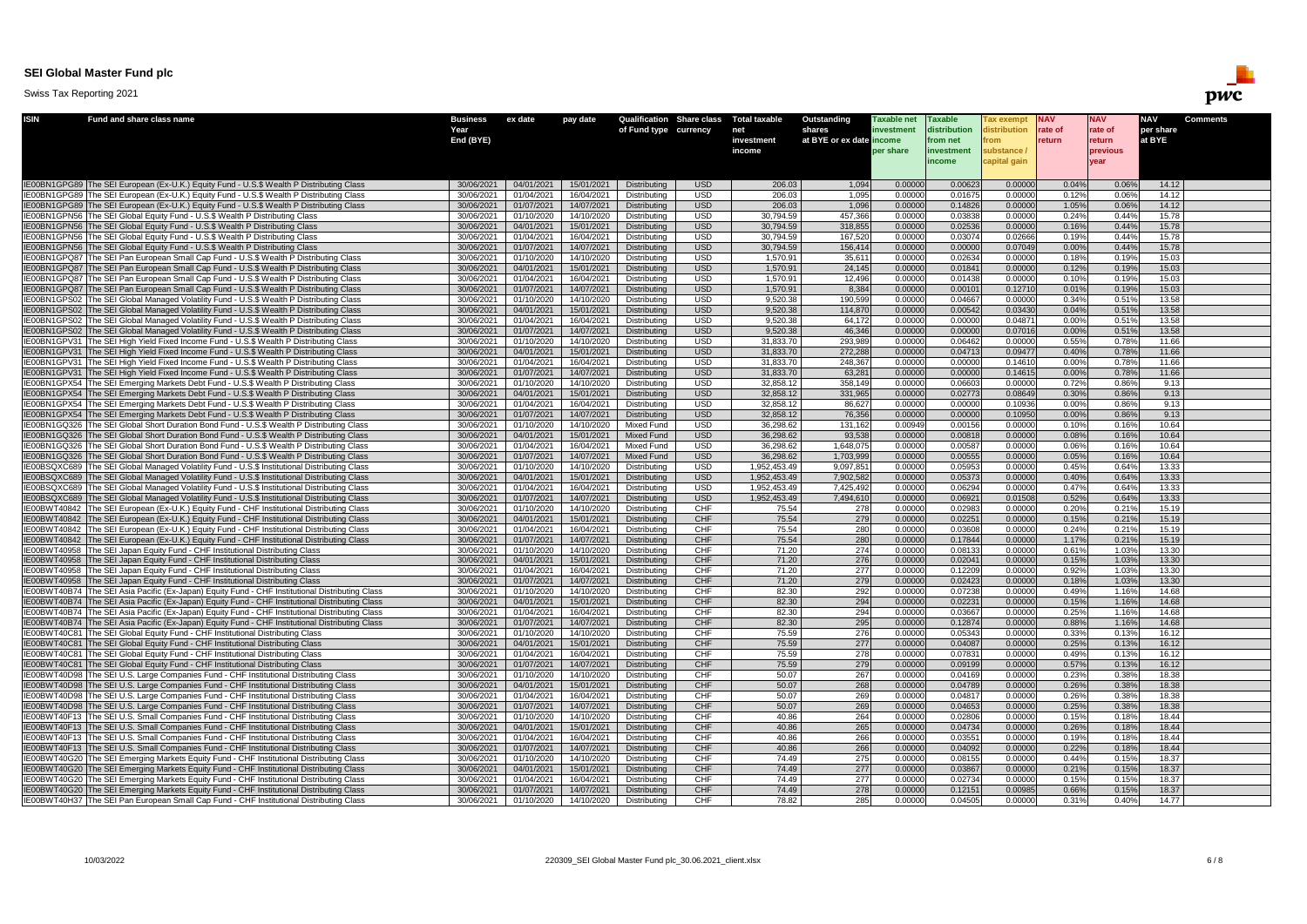| <b>ISIN</b>  | <b>Fund and share class name</b>                                                                                                                                                                             | <b>Business</b>          | ex date                  | pay date                 | <b>Qualification Share class</b>    |                          | <b>Total taxable</b> | Outstanding              | <b>Taxable net</b> | <b>Taxable</b>     | <b>Tax exempt</b>  | <b>NAV</b>     | <b>NAV</b>     | <b>NAV</b>     | <b>Comments</b> |
|--------------|--------------------------------------------------------------------------------------------------------------------------------------------------------------------------------------------------------------|--------------------------|--------------------------|--------------------------|-------------------------------------|--------------------------|----------------------|--------------------------|--------------------|--------------------|--------------------|----------------|----------------|----------------|-----------------|
|              |                                                                                                                                                                                                              | Year                     |                          |                          | of Fund type currency               |                          | net                  | shares                   | nvestment          | distribution       | distribution       | <b>rate of</b> | rate of        | per share      |                 |
|              |                                                                                                                                                                                                              | End (BYE)                |                          |                          |                                     |                          | investment           | at BYE or ex date income |                    | from net           | rom i              | <b>return</b>  | return         | at BYE         |                 |
|              |                                                                                                                                                                                                              |                          |                          |                          |                                     |                          | income               |                          | per share          | investment         | substance          |                | previous       |                |                 |
|              |                                                                                                                                                                                                              |                          |                          |                          |                                     |                          |                      |                          |                    | <b>income</b>      | capital gain       |                | <b>vear</b>    |                |                 |
|              |                                                                                                                                                                                                              |                          |                          |                          |                                     |                          |                      |                          |                    |                    |                    |                |                |                |                 |
|              | IE00BWT40H37 The SEI Pan European Small Cap Fund - CHF Institutional Distributing Class<br>IE00BWT40H37 The SEI Pan European Small Cap Fund - CHF Institutional Distributing Class                           | 30/06/202<br>30/06/202   | 04/01/2021<br>01/04/2021 | 15/01/2021<br>16/04/202  | Distributing<br>Distributing        | <b>CHF</b><br><b>CHF</b> | 78.82<br>78.82       | 286<br>287               | 0.00000<br>0.0000  | 0.03779<br>0.03795 | 0.00000<br>0.00000 | 0.26%<br>0.26% | 0.40%<br>0.40% | 14.77<br>14.77 |                 |
|              | IE00BWT40H37 The SEI Pan European Small Cap Fund - CHF Institutional Distributing Class                                                                                                                      | 30/06/2021               | 01/07/2021               | 14/07/2021               | <b>Distributing</b>                 | <b>CHF</b>               | 78.82                | 288                      | 0.00000            | 0.15208            | 0.00000            | 1.03%          | 0.40%          | 14.77          |                 |
|              | IE00BWT40J50 The SEI Global Managed Volatility Fund - CHF Institutional Distributing Class                                                                                                                   | 30/06/202                | 01/10/2020               | 14/10/2020               | Distributing                        | CHF                      | 56.63                | 240                      | 0.00000            | 0.05272            | 0.00000            | 0.45%          | 0.24%          | 11.84          |                 |
|              | IE00BWT40J50 The SEI Global Managed Volatility Fund - CHF Institutional Distributing Class                                                                                                                   | 30/06/202                | 04/01/2021               | 15/01/2021               | Distributing                        | CHF                      | 56.63                | 242                      | 0.00000            | 0.04593            | 0.00000            | 0.39%          | 0.24%          | 11.84          |                 |
|              | IE00BWT40J50 The SEI Global Managed Volatility Fund - CHF Institutional Distributing Class                                                                                                                   | 30/06/202                | 01/04/2021               | 16/04/2021               | Distributing                        | CHF                      | 56.63                | 243                      | 0.00000            | 0.05714            | 0.00000            | 0.48%          | 0.24%          | 11.84          |                 |
|              | IE00BWT40J50 The SEI Global Managed Volatility Fund - CHF Institutional Distributing Class                                                                                                                   | 30/06/202                | 01/07/2021               | 14/07/2021               | <b>Distributing</b>                 | CHF                      | 56.63                | 244                      | 0.00000            | 0.07511            | 0.00000            | 0.63%          | 0.24%          | 11.84          |                 |
|              | IE00BWT40K65 The SEI Emerging Markets Debt Fund - CHF Institutional Distributing Class                                                                                                                       | 30/06/202                | 01/10/2020               | 14/10/2020               | Distributing                        | CHF                      | 41.99                | 294                      | 0.00000            | 0.02622            | 0.00000            | 0.24%          | 1.35%          | 11.09          |                 |
|              | IE00BWT40K65 The SEI Emerging Markets Debt Fund - CHF Institutional Distributing Class                                                                                                                       | 30/06/202                | 04/01/2021               | 15/01/2021               | Distributing                        | CHF                      | 41.99                | 294                      | 0.00000            | 0.03961            | 0.00000            | 0.36%          | 1.35%          | 11.09          |                 |
|              | IE00BWT40K65 The SEI Emerging Markets Debt Fund - CHF Institutional Distributing Class                                                                                                                       | 30/06/202                | 01/04/2021               | 16/04/2021               | Distributing                        | CHF                      | 41.99                | 295                      | 0.00000            | 0.03249            | 0.00000            | 0.29%          | 1.35%          | 11.09          |                 |
|              | IE00BWT40K65 The SEI Emerging Markets Debt Fund - CHF Institutional Distributing Class                                                                                                                       | 30/06/2021               | 01/07/2021               | 14/07/2021               | Distributing                        | CHF                      | 41.99                | 296                      | 0.00000            | 0.03481            | 0.00000            | 0.31%          | 1.35%          | 11.09          |                 |
|              | IE00BWT40T58 The SEI U.K. Equity Fund - CHF Institutional Distributing Class                                                                                                                                 | 30/06/2021               | 01/10/2020               | 14/10/2020               | Distributing                        | CHF                      | 126.77               | 296                      | 0.00000            | 0.06729            | 0.00000            | 0.60%          | 1.46%          | 11.14          |                 |
|              | IE00BWT40T58 The SEI U.K. Equity Fund - CHF Institutional Distributing Class                                                                                                                                 | 30/06/2021               | 04/01/2021               | 15/01/2021               | Distributing                        | <b>CHF</b>               | 126.77               | 298                      | 0.00000            | 0.06463            | 0.00000            | 0.58%          | 1.46%          | 11.14          |                 |
|              | IE00BWT40T58 The SEI U.K. Equity Fund - CHF Institutional Distributing Class                                                                                                                                 | 30/06/202                | 01/04/2021               | 16/04/2021               | Distributing                        | CHF                      | 126.77               | 300                      | 0.00000            | 0.11912            | 0.00000            | 1.07%          | 1.46%          | 11.14          |                 |
|              | IE00BWT40T58 The SEI U.K. Equity Fund - CHF Institutional Distributing Class                                                                                                                                 | 30/06/202<br>30/06/202   | 01/07/2021<br>01/10/2020 | 14/07/2021<br>14/10/2020 | Distributing<br>Distributing        | <b>CHF</b><br>CHF        | 126.77<br>14.66      | 303<br>285               | 0.0000<br>0.00000  | 0.10072<br>0.01156 | 0.00000<br>0.00000 | 0.90%<br>0.09% | 1.46%<br>0.53% | 11.14<br>12.41 |                 |
|              | IE00BWT41M54 The SEI High Yield Fixed Income Fund - Hedged CHF Institutional Distributing Class<br>IE00BWT41M54 The SEI High Yield Fixed Income Fund - Hedged CHF Institutional Distributing Class           | 30/06/202                | 04/01/2021               | 15/01/2021               | Distributing                        | CHF                      | 14.66                | 286                      | 0.00000            | 0.00303            | 0.00000            | 0.02%          | 0.53%          | 12.41          |                 |
|              | IE00BWT41M54 The SEI High Yield Fixed Income Fund - Hedged CHF Institutional Distributing Class                                                                                                              | 30/06/202                | 01/04/2021               | 16/04/2021               | Distributing                        | CHF                      | 14.66                | 286                      | 0.00000            | 0.01449            | 0.00000            | 0.12%          | 0.53%          | 12.41          |                 |
|              | IE00BWT41M54 The SEI High Yield Fixed Income Fund - Hedged CHF Institutional Distributing Class                                                                                                              | 30/06/202                | 01/07/2021               | 14/07/2021               | Distributing                        | <b>CHF</b>               | 14.66                | 286                      | 0.00000            | 0.01823            | 0.00000            | 0.15%          | 0.53%          | 12.41          |                 |
|              | IE00BWT41P85 The SEI Global Opportunistic Fixed Income Fund - Hedged CHF Institutional Distributing Class                                                                                                    | 30/06/202                | 01/10/2020               | 14/10/2020               | <b>Mixed Fund</b>                   | CHF                      |                      | 263                      | 0.0000             | 0.00000            | 0.00000            | 0.00%          | 0.07%          | 10.77          |                 |
|              | IE00BWT41P85 The SEI Global Opportunistic Fixed Income Fund - Hedged CHF Institutional Distributing Class                                                                                                    | 30/06/2021               | 04/01/2021               | 15/01/2021               | <b>Mixed Fund</b>                   | CHF                      |                      | 263                      | 0.00000            | 0.00000            | 0.00000            | 0.00%          | 0.07%          | 10.77          |                 |
|              | IE00BWT41P85 The SEI Global Opportunistic Fixed Income Fund - Hedged CHF Institutional Distributing Class                                                                                                    | 30/06/202                | 01/04/2021               | 16/04/2021               | <b>Mixed Fund</b>                   | CHF                      |                      | 263                      | 0.00000            | 0.00000            | 0.00000            | 0.00%          | 0.07%          | 10.77          |                 |
|              | IE00BWT41P85 The SEI Global Opportunistic Fixed Income Fund - Hedged CHF Institutional Distributing Class                                                                                                    | 30/06/202                | 01/07/2021               | 14/07/2021               | <b>Mixed Fund</b>                   | CHF                      |                      | 263                      | 0.00000            | 0.00000            | 0.00000            | 0.00%          | 0.07%          | 10.77          |                 |
|              | IE00BWT41Q92 The SEI Global Fixed Income Fund - Hedged CHF Institutional Distributing Class                                                                                                                  | 30/06/202                | 01/10/2020               | 14/10/2020               | <b>Mixed Fund</b>                   | <b>CHF</b>               |                      | 261                      | 0.0000             | 0.00000            | 0.00000            | 0.00%          | 0.04%          | 10.17          |                 |
|              | IE00BWT41Q92 The SEI Global Fixed Income Fund - Hedged CHF Institutional Distributing Class                                                                                                                  | 30/06/202                | 04/01/2021               | 15/01/2021               | <b>Mixed Fund</b>                   | CHF                      |                      | 261                      | 0.00000            | 0.00000            | 0.00000            | 0.00%          | 0.04%          | 10.17          |                 |
|              | IE00BWT41Q92 The SEI Global Fixed Income Fund - Hedged CHF Institutional Distributing Class                                                                                                                  | 30/06/202                | 01/04/2021               | 16/04/2021               | <b>Mixed Fund</b>                   | <b>CHF</b>               |                      | 261                      | 0.0000             | 0.00000            | 0.00000            | 0.00%          | 0.04%          | 10.17          |                 |
|              | IE00BWT41Q92 The SEI Global Fixed Income Fund - Hedged CHF Institutional Distributing Class                                                                                                                  | 30/06/202                | 01/07/2021               | 14/07/2021               | <b>Mixed Fund</b>                   | CHF                      |                      | 261                      | 0.00000            | 0.00000            | 0.00000            | 0.00%          | 0.04%          | 10.17          |                 |
|              | IE00BWT41R00 The SEI Global Short Duration Bond Fund - Hedged CHF Institutional Distributing Class                                                                                                           | 30/06/202                | 01/10/2020               | 14/10/2020               | <b>Mixed Fund</b>                   | <b>CHF</b>               | $\sim$               | 221                      | 0.0000             | 0.00000            | 0.00000            | 0.00%          | 0.04%          | 9.62           |                 |
|              | IE00BWT41R00 The SEI Global Short Duration Bond Fund - Hedged CHF Institutional Distributing Class                                                                                                           | 30/06/2021               | 04/01/2021               | 15/01/2021               | <b>Mixed Fund</b>                   | CHF                      |                      | 221                      | 0.00000            | 0.00000            | 0.00000            | 0.00%          | 0.04%          | 9.62           |                 |
|              | IE00BWT41R00 The SEI Global Short Duration Bond Fund - Hedged CHF Institutional Distributing Class                                                                                                           | 30/06/2021               | 01/04/2021               | 16/04/2021               | <b>Mixed Fund</b>                   | <b>CHF</b>               |                      | 221                      | 0.00000            | 0.00000            | 0.00000            | 0.00%          | 0.04%          | 9.62           |                 |
|              | IE00BWT41R00 The SEI Global Short Duration Bond Fund - Hedged CHF Institutional Distributing Class<br>IE00BWT41X69 The SEI Pan European Small Cap Fund - Hedged U.S.\$ Institutional Distributing Class      | 30/06/2021<br>30/06/2021 | 01/07/2021<br>01/10/2020 | 14/07/2021<br>14/10/2020 | <b>Mixed Fund</b><br>Distributing   | <b>CHF</b><br><b>USD</b> | 46,004.91            | 221<br>175,992           | 0.00000<br>0.00000 | 0.00000<br>0.05377 | 0.00000<br>0.00000 | 0.00%<br>0.30% | 0.04%<br>0.36% | 9.62<br>17.72  |                 |
|              | IE00BWT41X69 The SEI Pan European Small Cap Fund - Hedged U.S.\$ Institutional Distributing Class                                                                                                            | 30/06/2021               | 04/01/2021               | 15/01/2021               | Distributing                        | <b>USD</b>               | 46,004.91            | 166,213                  | 0.00000            | 0.04598            | 0.00000            | 0.26%          | 0.36%          | 17.72          |                 |
|              | IE00BWT41X69 The SEI Pan European Small Cap Fund - Hedged U.S.\$ Institutional Distributing Class                                                                                                            | 30/06/2021               | 01/04/2021               | 16/04/2021               | Distributing                        | <b>USD</b>               | 46,004.91            | 137,564                  | 0.00000            | 0.04260            | 0.00000            | 0.24%          | 0.36%          | 17.72          |                 |
|              | IE00BWT41X69 The SEI Pan European Small Cap Fund - Hedged U.S.\$ Institutional Distributing Class                                                                                                            | 30/06/202                | 01/07/2021               | 14/07/2021               | Distributing                        | <b>USD</b>               | 46,004.91            | 116,590                  | 0.00000            | 0.17699            | 0.00000            | 1.00%          | 0.36%          | 17.72          |                 |
| IE00BXQ94J81 | The SEI Global Equity Fund - Hedged U.S.\$ Institutional Distributing Class                                                                                                                                  | 30/06/202                | 01/10/2020               | 14/10/2020               | Distributing                        | <b>USD</b>               | 628,538.20           | 2,755,957                | 0.00000            | 0.05034            | 0.00000            | 0.32%          | 0.55%          | 15.66          |                 |
| IE00BXQ94J81 | The SEI Global Equity Fund - Hedged U.S.\$ Institutional Distributing Class                                                                                                                                  | 30/06/2021               | 04/01/2021               | 15/01/2021               | Distributing                        | <b>USD</b>               | 628,538.20           | 2,573,514                | 0.00000            | 0.03918            | 0.00000            | 0.25%          | 0.55%          | 15.66          |                 |
| IE00BXQ94J81 | The SEI Global Equity Fund - Hedged U.S.\$ Institutional Distributing Class                                                                                                                                  | 30/06/2021               | 01/04/2021               | 16/04/2021               | Distributing                        | <b>USD</b>               | 628,538.20           | 2,087,024                | 0.0000             | 0.07226            | 0.00000            | 0.46%          | 0.55%          | 15.66          |                 |
| IE00BXQ94J81 | The SEI Global Equity Fund - Hedged U.S.\$ Institutional Distributing Class                                                                                                                                  | 30/06/2021               | 01/07/2021               | 14/07/2021               | Distributing                        | <b>USD</b>               | 628,538.20           | 1,894,591                | 0.00000            | 0.08659            | 0.00000            | 0.55%          | 0.55%          | 15.66          |                 |
|              | IE00BXQ94K96 The SEI U.K. Equity Fund - Hedged U.S.\$ Institutional Distributing Class                                                                                                                       | 30/06/202                | 01/10/2020               | 14/10/2020               | Distributing                        | <b>USD</b>               | 4,988.11             | 15,079                   | 0.00000            | 0.07911            | 0.00000            | 0.63%          | 3.40%          | 12.60          |                 |
|              | IE00BXQ94K96 The SEI U.K. Equity Fund - Hedged U.S.\$ Institutional Distributing Class                                                                                                                       | 30/06/202                | 04/01/2021               | 15/01/2021               | Distributing                        | <b>USD</b>               | 4,988.11             | 15,083                   | 0.00000            | 0.07810            | 0.00000            | 0.62%          | 3.40%          | 12.60          |                 |
|              | IE00BXQ94K96 The SEI U.K. Equity Fund - Hedged U.S.\$ Institutional Distributing Class                                                                                                                       | 30/06/2021               | 01/04/2021               | 16/04/2021               | Distributing                        | <b>USD</b>               | 4,988.11             | 11,736                   | 0.0000             | 0.13035            | 0.00000            | 1.03%          | 3.40%          | 12.60          |                 |
|              | IE00BXQ94K96 The SEI U.K. Equity Fund - Hedged U.S.\$ Institutional Distributing Class                                                                                                                       | 30/06/202                | 01/07/2021               | 14/07/2021               | <b>Distributing</b>                 | <b>USD</b>               | 4,988.11             | 11,743                   | 0.00000            | 0.09259            | 0.01853            | 0.73%          | 3.40%          | 12.60          |                 |
|              | IE00BXQ94M11   The SEI European (Ex-U.K.) Equity Fund - Hedged U.S.\$ Institutional Distributing Class                                                                                                       | 30/06/202                | 01/10/2020               | 14/10/2020<br>15/01/2021 | Distributing                        | <b>USD</b><br><b>USD</b> | 6,033.02<br>6,033.02 | 33,915                   | 0.00000<br>0.00000 | 0.03067<br>0.02286 | 0.00000            | 0.19%<br>0.14% | 0.18%          | 16.12          |                 |
|              | IE00BXQ94M11 The SEI European (Ex-U.K.) Equity Fund - Hedged U.S.\$ Institutional Distributing Class<br>IE00BXQ94M11 The SEI European (Ex-U.K.) Equity Fund - Hedged U.S.\$ Institutional Distributing Class | 30/06/202<br>30/06/2021  | 04/01/2021<br>01/04/2021 | 16/04/2021               | <b>Distributing</b><br>Distributing | <b>USD</b>               | 6,033.02             | 33,916<br>22,223         | 0.0000             | 0.03544            | 0.00000<br>0.00000 | 0.22%          | 0.18%<br>0.18% | 16.12<br>16.12 |                 |
|              | IE00BXQ94M11 The SEI European (Ex-U.K.) Equity Fund - Hedged U.S.\$ Institutional Distributing Class                                                                                                         | 30/06/2021               | 01/07/2021               | 14/07/2021               | Distributing                        | <b>USD</b>               | 6,033.02             | 21,982                   | 0.00000            | 0.15600            | 0.02816            | 0.97%          | 0.18%          | 16.12          |                 |
|              | IE00BXQ94N28 The SEI Japan Equity Fund - Hedged U.S.\$ Institutional Distributing Class                                                                                                                      | 30/06/202                | 01/10/2020               | 14/10/2020               | Distributing                        | <b>USD</b>               | 3,228.59             | 19,362                   | 0.00000            | 0.07008            | 0.00000            | 0.57%          | 0.96%          | 12.22          |                 |
|              | IE00BXQ94N28 The SEI Japan Equity Fund - Hedged U.S.\$ Institutional Distributing Class                                                                                                                      | 30/06/202                | 04/01/2021               | 15/01/2021               | Distributing                        | <b>USD</b>               | 3,228.59             | 19,365                   | 0.00000            | 0.01705            | 0.00000            | 0.14%          | 0.96%          | 12.22          |                 |
|              | IE00BXQ94N28 The SEI Japan Equity Fund - Hedged U.S.\$ Institutional Distributing Class                                                                                                                      | 30/06/202                | 01/04/2021               | 16/04/2021               | Distributing                        | <b>USD</b>               | 3,228.59             | 15,135                   | 0.0000             | 0.10183            | 0.00588            | 0.83%          | 0.96%          | 12.22          |                 |
|              | IE00BXQ94N28 The SEI Japan Equity Fund - Hedged U.S.\$ Institutional Distributing Class                                                                                                                      | 30/06/2021               | 01/07/2021               | 14/07/2021               | Distributing                        | <b>USD</b>               | 3,228.59             | 12,523                   | 0.00000            | 0.00000            | 0.02120            | 0.00%          | 0.96%          | 12.22          |                 |
|              | IE00BYNFH193 The SEI Global Managed Volatility Fund - Hedged U.S.\$ Institutional Distributing Class                                                                                                         | 30/06/202                | 01/10/2020               | 14/10/2020               | Distributing                        | <b>USD</b>               | 631,112.81           | 2,644,674                | 0.00000            | 0.06147            | 0.00000            | 0.44%          | 0.62%          | 14.06          |                 |
|              | IE00BYNFH193 The SEI Global Managed Volatility Fund - Hedged U.S.\$ Institutional Distributing Class                                                                                                         | 30/06/202                | 04/01/2021               | 15/01/2021               | Distributing                        | <b>USD</b>               | 631,112.81           | 2,534,132                | 0.00000            | 0.05490            | 0.00000            | 0.39%          | 0.62%          | 14.06          |                 |
|              | IE00BYNFH193 The SEI Global Managed Volatility Fund - Hedged U.S.\$ Institutional Distributing Class                                                                                                         | 30/06/202                | 01/04/2021               | 16/04/202                | Distributing                        | <b>USD</b>               | 631,112.81           | 1,924,731                | 0.0000             | 0.06454            | 0.00000            | 0.46%          | 0.62%          | 14.06          |                 |
|              | IE00BYNFH193 The SEI Global Managed Volatility Fund - Hedged U.S.\$ Institutional Distributing Class                                                                                                         | 30/06/2021               | 01/07/2021               | 14/07/2021               | Distributing                        | <b>USD</b>               | 631,112.81           | 1,884,280                | 0.00000            | 0.08667            | 0.00000            | 0.62%          | 0.62%          | 14.06          |                 |
|              | IE00BYXVWD44 The SEI Liquid Alternative Fund - U.S.\$ Institutional Distributing Class                                                                                                                       | 30/06/202                | 01/10/2020               | 14/10/2020               | Distributing                        | USD                      |                      | 53,369                   | 0.00000            | 0.00000            | 0.00253            | 0.00%          | 0.43%          | 13.96          |                 |
|              | IE00BYXVWD44 The SEI Liquid Alternative Fund - U.S.\$ Institutional Distributing Class                                                                                                                       | 30/06/202                | 04/01/2021               | 15/01/2021               | Distributing                        | <b>USD</b>               |                      | 48,139                   | 0.00000            | 0.00000            | 0.00230            | 0.00%          | 0.43%          | 13.96          |                 |
|              | IE00BYXVWD44 The SEI Liquid Alternative Fund - U.S.\$ Institutional Distributing Class                                                                                                                       | 30/06/202                | 01/04/2021               | 16/04/2021               | Distributing                        | <b>USD</b><br><b>USD</b> |                      | 46,128                   | 0.0000             | 0.00000            | 0.00000            | 0.00%          | 0.43%          | 13.96          |                 |
|              | IE00BYXVWD44 The SEI Liquid Alternative Fund - U.S.\$ Institutional Distributing Class<br>IE00BYXVWF67 The SEI Liquid Alternative Fund - Hedged Sterling Institutional Distributing Class                    | 30/06/202<br>30/06/2021  | 01/07/2021<br>01/10/2020 | 14/07/2021<br>14/10/2020 | Distributing<br>Mixed Fund          | <b>GBP</b>               | 111,348.95           | 42,021<br>7,368,029      | 0.00000<br>0.01381 | 0.00000<br>0.00100 | 0.00000<br>0.00000 | 0.00%<br>0.11% | 0.43%<br>0.42% | 13.96<br>13.03 |                 |
|              |                                                                                                                                                                                                              |                          |                          |                          |                                     |                          |                      |                          |                    |                    |                    |                |                |                |                 |